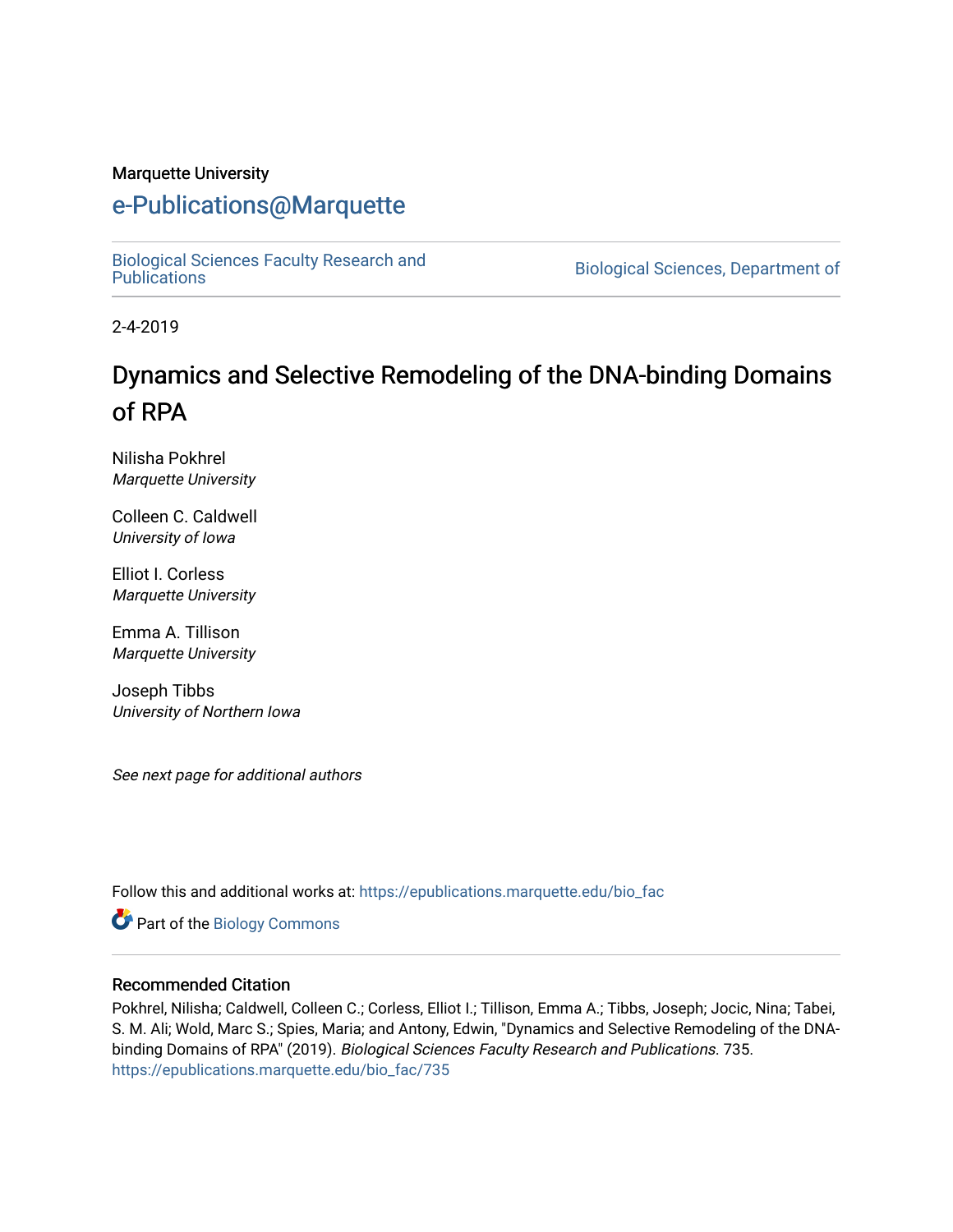#### Authors

Nilisha Pokhrel, Colleen C. Caldwell, Elliot I. Corless, Emma A. Tillison, Joseph Tibbs, Nina Jocic, S. M. Ali Tabei, Marc S. Wold, Maria Spies, and Edwin Antony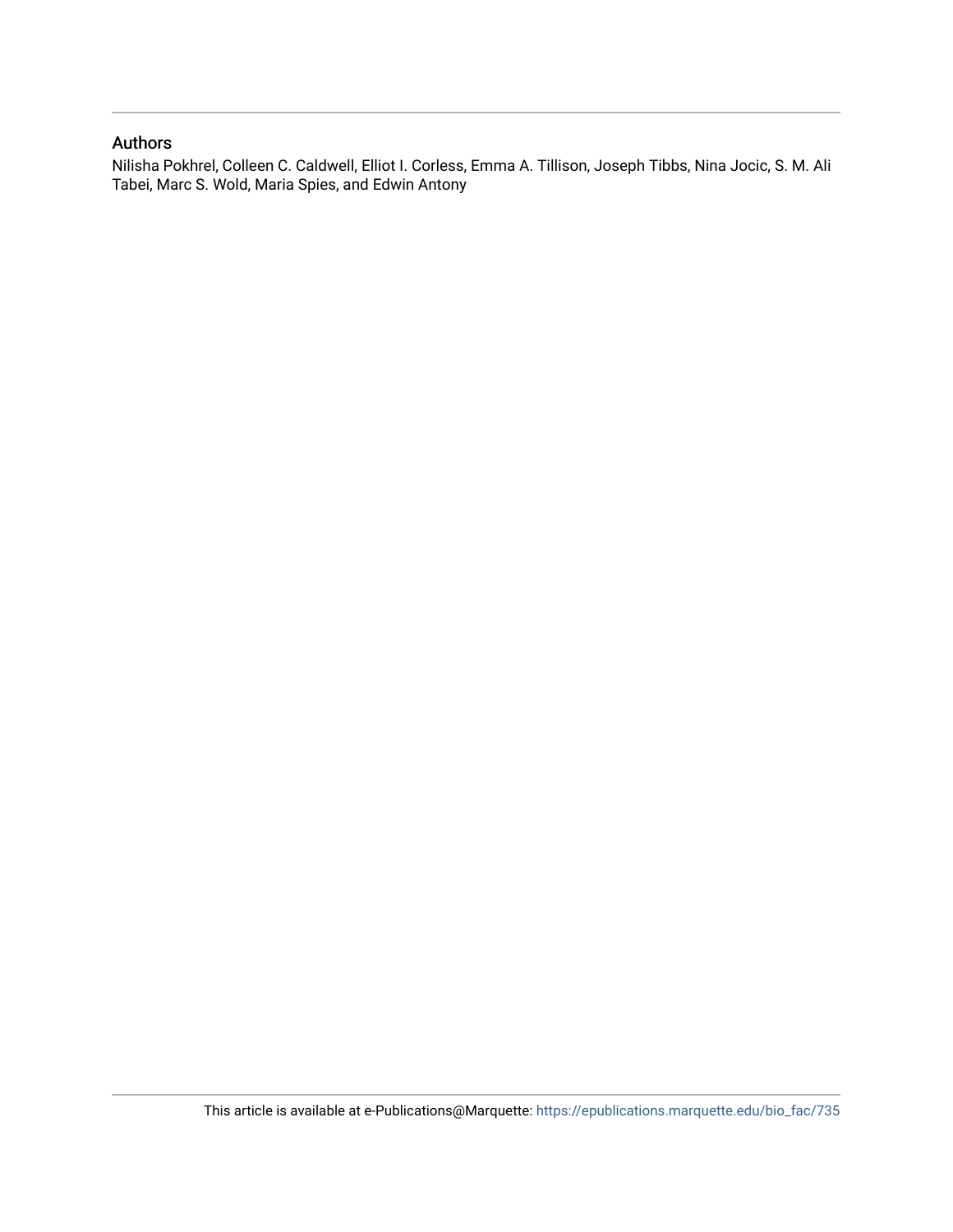**Marquette University**

# **e-Publications@Marquette**

# *Biology Faculty Research and Publications/College of Arts and Sciences*

*This paper is NOT THE PUBLISHED VERSION;* **but the author's final, peer-reviewed manuscript.** The published version may be accessed by following the link in the citation below.

*Natural Structure & Molecular Biology*, Vol. 26, (February 4, 2019): 129-136. [DOI.](https://www.nature.com/articles/s41594-018-0181-y) This article is © Springer and permission has been granted for this version to appear in [e-Publications@Marquette.](http://epublications.marquette.edu/) Springer does not grant permission for this article to be further copied/distributed or hosted elsewhere without the express permission from Springer.

# Dynamics and Selective Remodeling of the DNA-binding Domains of RPA

Nilisha Pokhrel Department of Biological Sciences, Marquette University, Milwaukee, WI Colleen C. Caldwell Department of Biochemistry, Carver College of Medicine, University of Iowa, Iowa City, IA Elliot I. Corless Department of Biological Sciences, Marquette University, Milwaukee, WI Emma A. Tillison Department of Biological Sciences, Marquette University, Milwaukee, WI Joseph Tibbs Department of Physics, University of Northern Iowa, Cedar Falls, IA Nina Jocic Department of Biochemistry, Carver College of Medicine, University of Iowa, Iowa City, IA Department of Physics, University of Northern Iowa, Cedar Falls, IA S. M. Ali Tabei Department of Physics, University of Northern Iowa, Cedar Falls, IA Marc S. Wold Department of Biochemistry, Carver College of Medicine, University of Iowa, Iowa City, IA Maria Spies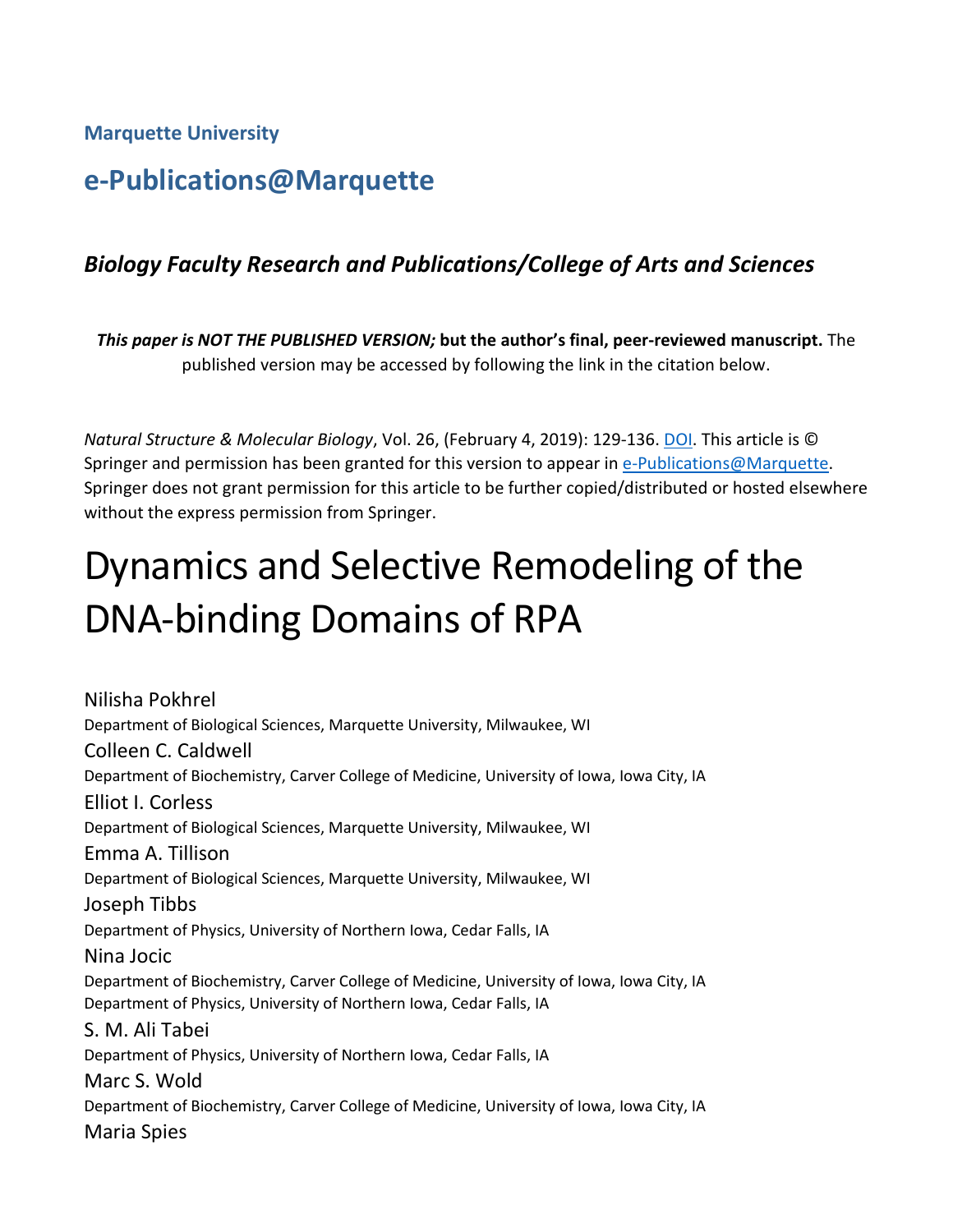Department of Biochemistry, Carver College of Medicine, University of Iowa, Iowa City, IA

#### Edwin Antony

Department of Biological Sciences, Marquette University, Milwaukee, WI

# Abstract

Replication protein A (RPA) coordinates important DNA metabolic events by stabilizing single-stranded DNA (ssDNA) intermediates, activating the DNA-damage response and handing off ssDNA to the appropriate downstream players. Six DNA-binding domains (DBDs) in RPA promote high-affinity binding to ssDNA yet also allow RPA displacement by lower affinity proteins. We generated fluorescent versions of *Saccharomyces cerevisiae* RPA and visualized the conformational dynamics of individual DBDs in the context of the full-length protein. We show that both DBD-A and DBD-D rapidly bind to and dissociate from ssDNA while RPA remains bound to ssDNA. The recombination mediator protein Rad52 selectively modulates the dynamics of DBD-D. These findings reveal how RPA-interacting proteins with lower ssDNA binding affinities can access the occluded ssDNA and remodel individual DBDs to replace RPA.

# Main

In eukaryotic cells, RPA binds to transiently exposed ssDNA and serves as a hub protein to coordinate DNA replication, recombination, repair and telomere maintenance $\frac{1}{2}$ . The cellular functions of RPA rely on its high ssDNA-binding affinity and its ability to physically interact with over two dozen DNA-processing enzymes and to correctly position these enzymes on complex DNA structures. The precise mechanisms by which RPA functions in many contexts and how RPA differentiates among multiple DNA metabolic events is a long-standing puzzle $1/3$ . RPA is heterotrimeric, flexible and modular in structure. It is composed of three subunits, RPA70, RPA32 and RPA14 (Fig. [1a,b\)](https://www.nature.com/articles/s41594-018-0181-y#Fig1), which harbor six oligonucleotide/oligosaccharide-binding folds (labeled A through F). We refer to the DNA-binding oligonucleotide/oligosaccharide-binding folds as 'DBDs' (Fig. [1b\)](https://www.nature.com/articles/s41594-018-0181-y#Fig1). RPA binds to ssDNA with sub-nanomolar affinity but can be displaced by DNA-binding proteins with much lower DNA-binding affinity. Recent studies have suggested that the RPA–ssDNA complex is relatively dynamic45[6,](https://www.nature.com/articles/s41594-018-0181-y#ref-CR6) positing a selective dissociative mechanism where by not all DBDs are stably bound to the DNA, whereas microscopic dissociation of individual DBDs occurs.



Fig. 1: Non-canonical amino acid–based fluorescent RPA molecules report on individual DBD dynamics.

**a**, The residue numbers for the three RPA subunits and their respective DBDs (A–F) are denoted. The wingedhelix (wh) domain in RPA32 and DBD-F in RPA70 mediate interactions with RIPs. The N terminus of RPA32 that is phosphorylated is shown in red. Crystal structures of the ordered domains are shown as surface representations with intervening disordered linkers as dotted lines (black). DBD-C, DBD-D and RPA14 interact to form the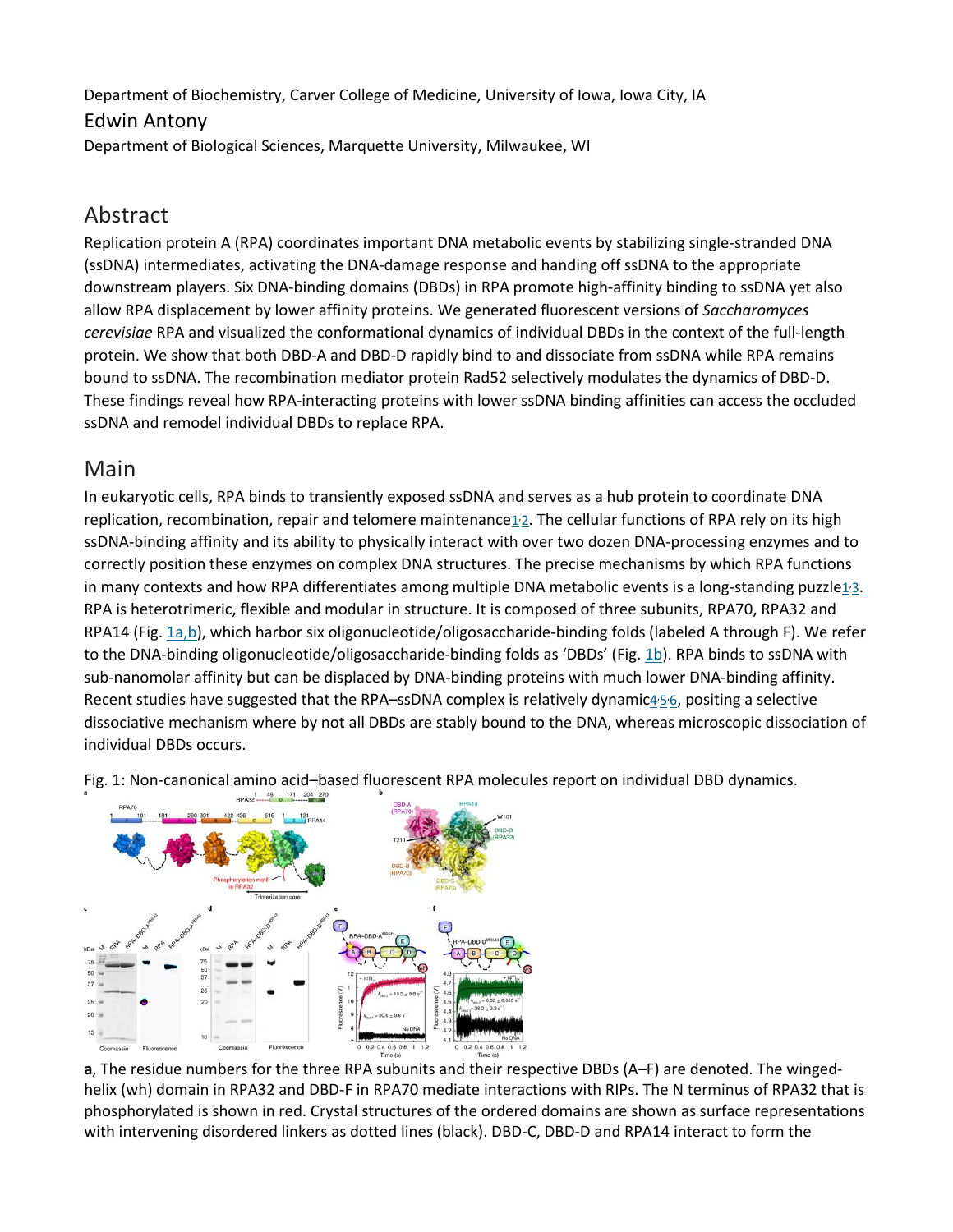trimerization core. **b**, Crystal structure of the DBDs of *Ustilago maydis* RPA bound to ssDNA (PDB [4GNX\)](https://www.rcsb.org/structure/4GNX). Residues T211 in DBD-A and W101 in DBD-D are sites where 4-azidophenylalanine (4-AZP) is incorporated (residue numbering in *S. cerevisiae* RPA). The bound ssDNA is shown as sticks (black). **c**,**d**, Coomassie and fluorescence imaging of RPA complexes labeled with MB543 at either DBD-A or DBD-D. Only the fluorescently labeled domains are visualized by fluorescence imaging, suggesting site-specific labeling of each domain. **e**,**f**, Binding of RPA–DBD-AMB543 and RPA–DBD-DMB543 to ssDNA was analyzed by monitoring the change in MB543 fluorescence. A robust change in fluorescence depicts engagement of specific DBDs onto ssDNA. Data were fit and analyzed as described in [Methods.](https://www.nature.com/articles/s41594-018-0181-y#Sec9) Values depicted in **e**,**f** represent the mean and s.e.m. from *n* = 3 independent experiments. Uncropped gel images of **c**,**d** are shown in Supplementary Dataset 1.

In all existing models of RPA function, DBD-A and DBD-B are assigned as high-affinity DBDs. Purified DBD-A, DBD-B and DBD-A/DBD-B constructs bind ssDNA with equilibrium dissociation rate constant  $(K_d)$  values of 2  $\mu$ M, 20 μM and 50 nM, respectively<sub>2'8'</sub>[9.](https://www.nature.com/articles/s41594-018-0181-y#ref-CR9) The trimerization core made up of DBD-C, DBD-D and DBD-E is considered to have a weaker ssDNA binding affinity (K<sub>d</sub> > 5 μM)[10.](https://www.nature.com/articles/s41594-018-0181-y#ref-CR10) Additionally, mutational analysis of individual aromatic residues that interact with the ssDNA in either DBD-C or DBD-D show minimal perturbations in ssDNA binding affinity<sub><sup>611</sub>. Paradoxically, in the crystal structure of the RPA–ssDNA complex (Fig. [1b\)](https://www.nature.com/articles/s41594-018-0181-y#Fig1), the ssDNA interactions of</sub></sup> all four DBDs are similar, with DBD-C having more contacts with ssDNA bases than does DBD-A, DBD-B or DBD-D<sub>12</sub>. Thus, the exact nature of the contributions from each DBD to RPA function is probably complicated and may be influenced by the dynamics of DBD–ssDNA interactions.

Both the N terminus of RPA70 and the C terminus of RPA32 interact with distinct sets of RPA-interacting proteins (RIPs). During DNA processing, RIPs must displace RPA from ssDNA. Displacement may be achieved by modulation of the DNA-binding activity of specific DBDs within RPA. In such a model, a protein that exchanges for RPA does not dissociate all DBDs at once but displaces individual DBDs after gaining access to DNA that is transiently exposed by dissociation of a DBD. Moreover, if the RPA–ssDNA complex were to be considered a sequential, linear assembly of DBDs, as seen in the crystal structure, then, depending on the DBD first displaced, a downstream DNA-binding protein could be positioned at the 5′ or 3′ end of the RPA-occluded ssDNA.

The recombination mediator Rad52 is one example of a RIP. It belongs to a group of proteins that orchestrate homologous recombination and homology-directed DNA repair. *S. cerevisiae* Rad52 regulates recombination by facilitating replacement of RPA on ssDNA with the Rad51 nucleoprotein filament, an active species in homology search and DNA strand exchange13:14:15:[16.](https://www.nature.com/articles/s41594-018-0181-y#ref-CR16) Nucleation of the Rad51 filament is a slow and tightly controlled process, as Rad51 fails to compete for binding to ssDNA with RP[A17.](https://www.nature.com/articles/s41594-018-0181-y#ref-CR17) Thus, Rad52 must physically interact with both RPA and Rad51 to promote Rad51 filament nucleation. The mechanism by which Rad52 loads Rad51 onto the ssDNA is unclear, except that Rad51 filament formation is simultaneous with displacement of RPA from ssDNA and probably proceeds through a Rad52-RPA-ssDNA intermediat[e17.](https://www.nature.com/articles/s41594-018-0181-y#ref-CR17) Within this complex, Rad52 was shown to stabilize the RPA-ssDNA interaction<sup>18</sup>, further mystifying its assigned mechanism of action as a recombination mediator.

To determine how individual DBDs work in the context of the full-length protein and investigate how proteins such as Rad52 modulate RPA binding, we generated fluorescent forms of RPA containing a non-canonical amino acid that is labeled with the fluorescent dye MB543 in either DBD-A or DBD-D. When MB543 is positioned near the DNA-binding site, the fluorescence intensity of MB543 changes after binding to ssDNA occurs. Using direct measurements of full-length RPA carrying a fluorescently labeled DBD binding to and dissociating from ssDNA, we show that both DBD-A and DBD-D are highly dynamic, frequently binding to and dissociating from ssDNA. We also show that RPA–ssDNA complexes exist in at least four distinct conformational states offering differential access to the ssDNA within this complex. Rad52 interacts with the RPA–ssDNA complex and selectively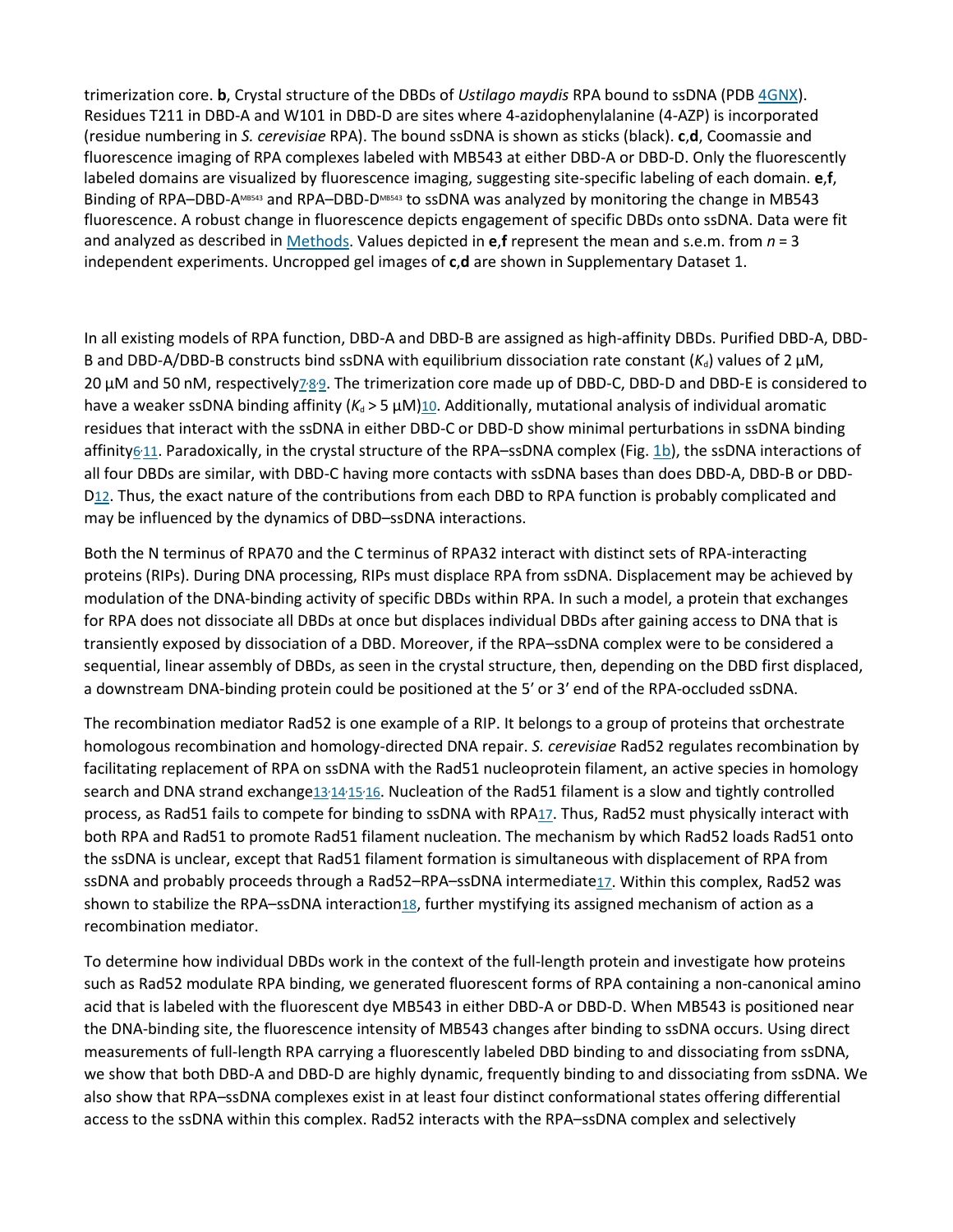modulates the dynamics of DBD-D, preventing its full engagement with ssDNA and thereby opening the 3′ end of the RPA-occluded sequence.

# Results

Direct readout of DBD dynamics using non-canonical amino acids and fluorescence Directly monitoring the dynamics (binding, dissociation or remodeling) of a single enzyme in multiprotein reactions remains technically challenging. To decipher how the DBDs of RPA function in the context of the heterotrimeric RPA complex, we labeled DBD-A or DBD-D (in RPA70 or RPA32, respectively; Fig. [1c,d\)](https://www.nature.com/articles/s41594-018-0181-y#Fig1) of *S. cerevisiae* RP[A19](https://www.nature.com/articles/s41594-018-0181-y#ref-CR19) with MB543, an environmentally sensitive fluorophore. Both fluorescently labeled RPA molecules are fully active for ssDNA binding with binding parameters and occluded binding site sizes typical of the wild-type RPA protein (Supplementary Note [1](https://www.nature.com/articles/s41594-018-0181-y#MOESM1) and Supplementary Fig. [1\)](https://www.nature.com/articles/s41594-018-0181-y#Fig5). RPA labeled at domain A (RPA– DBD-AMB543) or domain D (RPA–DBD-DMB543) produces enhanced fluorescence after binding to ssDNA (Fig. [1e,f](https://www.nature.com/articles/s41594-018-0181-y#Fig1) and Supplementary Fig. [2](https://www.nature.com/articles/s41594-018-0181-y#Fig6)[\)19.](https://www.nature.com/articles/s41594-018-0181-y#ref-CR19)

The binding of RPA to ssDNA is a paradigm for reactions in which multiple DNA-binding proteins function together on a single DNA template. Knowledge of where, how and when each protein gains access to the DNA in this multi-enzyme milieu is fundamental to deciphering when and how specific DNA repair/recombination processes are orchestrated. Site-specific labeling with MB543 allows us to monitor the dynamics of individual DBDs in the context of the full-length RPA heterotrimer and in multiprotein reactions. We measured the DNAbinding kinetics for RPA–DBD-AMB543 and RPA–DBD-DMB543, which provided direct readouts of each domain's engagement with ssDNA in the context of full-length RPA. RPA–DBD-AMB543 or RPA–DBD-DMB543 was rapidly mixed with ssDNA ((dT)<sub>25</sub>), and the change in fluorescence was measured (Fig. [1e,f\)](https://www.nature.com/articles/s41594-018-0181-y#Fig1). After binding to ssDNA, both RPA– DBD-AMB543 and RPA–DBD-DMB543 produce a change in fluorescence intensity. The data for RPA–DBD-AMB543 are best described by a two-step model (with observed rate constants *k*obs,1 = 30.6 ± 9.8 s−<sup>1</sup> and *k*obs,2 = 10.3 ± 9.8 s−1), whereas intensity changes associated with RPA–DBD-DMB543 best fit a single-step DNA-binding model (*k*obs = 36.2 ± 2.3 s−<sup>1</sup> ). The first rate in both models is similar and reflects the initial interaction of RPA with ssDNA. The second step for RPA–DBD-AMB543 possibly reflects a rearrangement of DBD-A, as has been observed in structural studies20.[21.](https://www.nature.com/articles/s41594-018-0181-y#ref-CR21) To probe the nature of these differences further, we performed these binding experiments as a function of increasing DNA concentration using  $(dT)_{35}$ , which provides enough space for engagement of all the DBDs of RPA (Fig. [2\)](https://www.nature.com/articles/s41594-018-0181-y#Fig2). While measurements of RPA–ssDNA interaction footprints under our buffer conditions yield occluded site sizes of ~20 nucleotides (nt) per RPA (Supplementary Fig. [1h\)](https://www.nature.com/articles/s41594-018-0181-y#Fig5), the modularity of the DBDs have been shown to produce occluded site sizes between 18 nt and 28 nt (ref. [22\)](https://www.nature.com/articles/s41594-018-0181-y#ref-CR22).



Fig. 2: DNA-binding dynamics of individual DBDs.

a,**f**, Cartoons depicting the binding of RPA–DBD-A<sup>MB543</sup> or RPA–DBD-D<sup>MB543</sup> to ssDNA and producing a change in fluorescence. **b–e**, Stopped-flow experiments carried out with increasing concentrations of (dT)<sub>35</sub> ssDNA (**b**,**c**) or with ssDNA of increasing length ((dT)<sub>n</sub>, where 'n' indicates the length of the oligonucleotide) (**d**,**e**) capture the observed rates in fluorescence change for RPA–DBD-AMB543. **g**–**j**, Stopped-flow analysis of RPA–DBD-D<sup>MB543</sup>ssDNA-binding dynamics. The data for RPA–DBD-A<sup>MB543</sup> are best fit using a two-step model, whereas the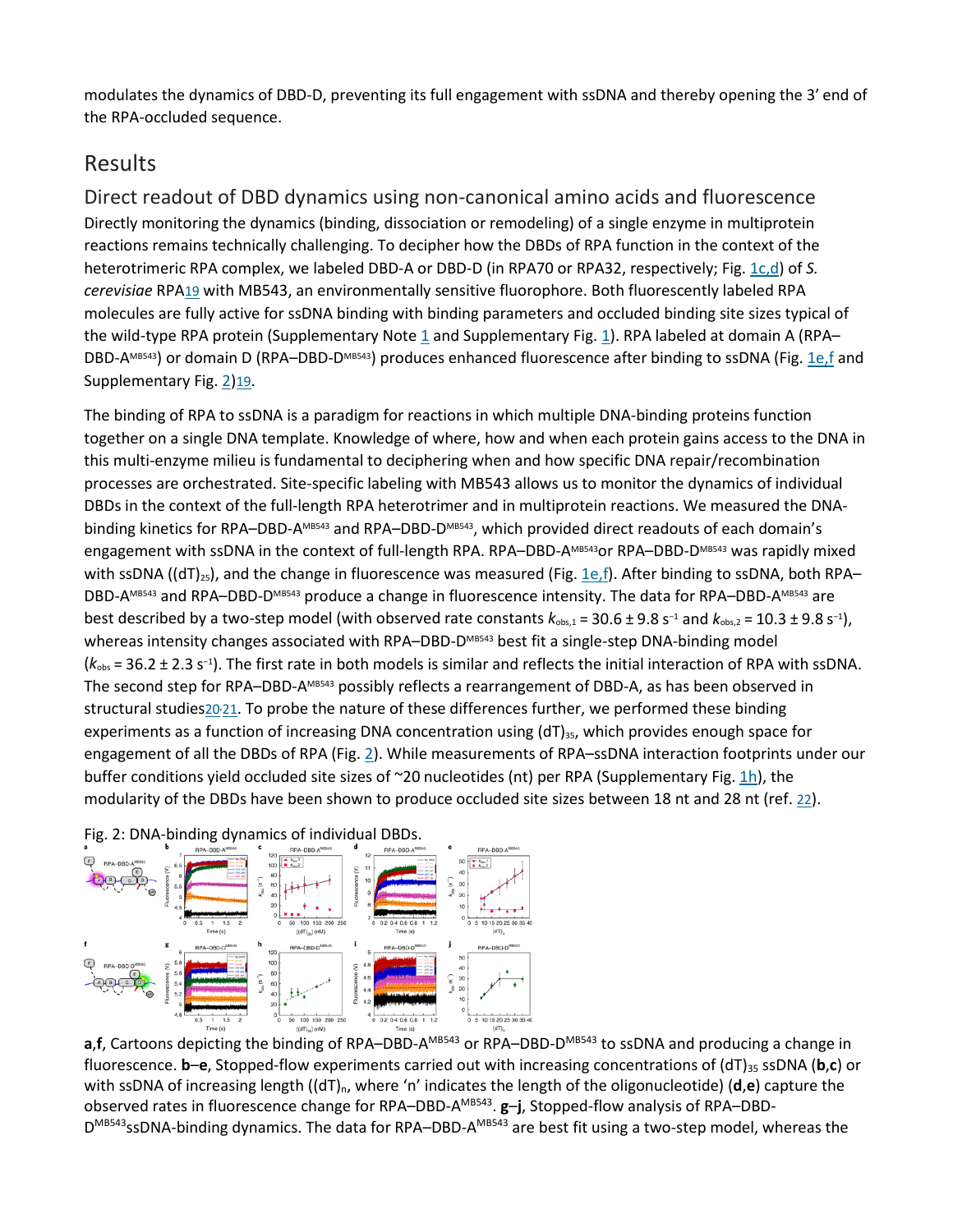data for RPA–DBD-D<sup>MB543</sup> fit to a one-step process, suggesting distinct DNA context–dependent changes in their dynamics. Error bars in panels **c**,**e**,**h**,**j** represent the mean and s.e.m. from *n* = 3 independent experiments.

The observed rate for the first association step for both RPA–DBD-AMB543 and RPA–DBD-DMB543 increases as a function of DNA concentration, yielding bimolecular binding rate constant (*k*on) values ((1.1 ± 0.6) × 108 M−1 s−<sup>1</sup> and (2.1 ± 0.4) × 10<sup>8</sup> M<sup>-1</sup> s<sup>-1</sup>, respectively; Fig. [2a–c, f–h\)](https://www.nature.com/articles/s41594-018-0181-y#Fig2). The second step, observed only for RPA–DBD-A<sup>MB543</sup>, is not linear (Fig. [2c\)](https://www.nature.com/articles/s41594-018-0181-y#Fig2). This is consistent with a conformational rearrangement of DBD-A after the complex with ssDNA has been established and depends on the protein-to-DNA ratio in the reaction. Under conditions in which RPA is present in excess over ssDNA, we clearly observe biphasic binding and dissociation/rearrangement phases for RPA–DBD-AMB543(orange and pink traces in Fig. [2b\)](https://www.nature.com/articles/s41594-018-0181-y#Fig2) but not for RPA–DBD-DMB543 (Fig. [2g\)](https://www.nature.com/articles/s41594-018-0181-y#Fig2). These data suggest that the dynamics of individual DBDs are not identical, possibly reflecting different functional roles.

#### FRET analysis confirms primary assessments of DBD–ssDNA dynamics

In the experiments described above, the change in fluorescence intensity arises from local environmental changes of the fluorophore after binding to the ssDNA. We suggest that changes in the MB543 fluorescence reflect changes in the electrostatic environment of the dye (Supplementary Fig. [2\)](https://www.nature.com/articles/s41594-018-0181-y#Fig6). To reaffirm that the accuracy of the dynamics we measured for each fluorescent DBD reflects ssDNA interactions, we used Förster resonance energy transfer (FRET) to capture DBD–ssDNA-binding kinetics. RPA binds to ssDNA with specific polarity where DBD-A is positioned closer to the 5' end of the ssDNA<sup>12-23</sup>. Similar to the MB543-labeled proteins, we generated Cy5-labeled RPAs in which either DBD-A or DBD-D was labeled with Cy5. We next performed FRET experiments with either 5'- or 3'-Cy3-end-labeled DNA [(dT)<sub>34</sub>]. On 5'-Cy3 DNA, a high FRET signal is observed for RPA–DBD- $A^{Cy5}$  and a medium FRET state is captured for RPA–DBD-D<sup>cy5</sup>(Supplementary Fig. [3a,b\)](https://www.nature.com/articles/s41594-018-0181-y#Fig7). In the corollary experiment with 3'-Cy3 DNA, a low FRET state for RPA–DBD-A<sup>cy5</sup> and a high FRET state for RPA–DBD-D<sup>cy5</sup> are observed (Supplementary Fig. [3c,d](https://www.nature.com/articles/s41594-018-0181-y#Fig7)). These experiments are consistent with the expected 5′-to-3′ polarity of RPA binding. Strikingly, the observed rate for the appearance of the RPA–DBD-D<sup>cy5</sup>high FRET state (36 ± 2 s<sup>-1</sup>; Supplementary Fig. [3d\)](https://www.nature.com/articles/s41594-018-0181-y#Fig7) agrees with the rate for change in fluorescence intensity of RPA–DBD-DMB543 after binding to ssDNA (36.2 ± 2 s−1; Fig. [1f](https://www.nature.com/articles/s41594-018-0181-y#Fig1)). Similarly, the observed rate of 21 ± 1 s−<sup>1</sup> for the appearance of the RPA–DBD- $A^{C<sub>5</sub>}$  high FRET state (Supplementary Fig. [3b\)](https://www.nature.com/articles/s41594-018-0181-y#Fig7) is probably a composite of the two observed phases captured in fluorescence-intensity changes of the RPA–DBD-AMB543–ssDNA complex (*k*obs,1 = 30 s−<sup>1</sup> and *k*obs,2 = 10 s−1; Fig. [1e\)](https://www.nature.com/articles/s41594-018-0181-y#Fig1). The FRET data affirm that the ssDNA-binding responsive fluorescence intensity enhancements reflect specific DBD–ssDNA interactions.

# Differential effects of ssDNA length on DBD conformations

Since each DBD has varying footprints on ssDN[A12,](https://www.nature.com/articles/s41594-018-0181-y#ref-CR12) we measured the DBD dynamics as a function of ssDNA length and found that the  $k_{obs,1}$ increases as a function of ssDNA length for RPA–DBD-A<sup>MB543</sup> (Fig. [2d, e\)](https://www.nature.com/articles/s41594-018-0181-y#Fig2), whereas the same parameter saturated for RPA–DBD-D<sup>MB543</sup> at ~20 nt (Fig. [2i, j\)](https://www.nature.com/articles/s41594-018-0181-y#Fig2). On shorter DNA lengths, both binding and dissociation phases are clearly observed for RPA–DBD-A<sup>MB543</sup> (Fig. [2d,](https://www.nature.com/articles/s41594-018-0181-y#Fig2) (dT)<sub>15</sub> and (dT)<sub>20</sub>traces); however, only a single binding phase for RPA–DBD-D<sup>MB543</sup> is observed with all ssDNA lengths (Fig. [2i\)](https://www.nature.com/articles/s41594-018-0181-y#Fig2). Since ssDNA and RPA are in molar equivalents in these experiments, the dissociation from shorter DNA probably occurs from intrasubunit competition among the four DBDs of RPA. DBD-F, DBD-A and DBD-B are considered the conformationally flexible hal[f24.](https://www.nature.com/articles/s41594-018-0181-y#ref-CR24) In contrast, DBD-C, DBD-D and DBD-E constitutively interact to form the trimerization core and are more conformationally rigid. We considered the possibility that the trimerization core might be outcompeting the more dynamic DBD-A (and possibly DBD-B) under conditions of excess RPA or when the length of the DNA is too short to accommodate all the DBDs. To test this scenario, we generated the RPA–FAB fragment containing DBD-F, DBD-A and DBD-B and labeled it with MB543 in DBD-A (RPA–FAB-AMB543). Stopped-flow measurement of DNAbinding kinetics of RPA–FAB-AMB543 yield *k*on = (1.0 ± 0.1) × 108 M−1 s<sup>−</sup><sup>1</sup> (Supplementary Fig. [4a–d\)](https://www.nature.com/articles/s41594-018-0181-y#Fig8), which is similar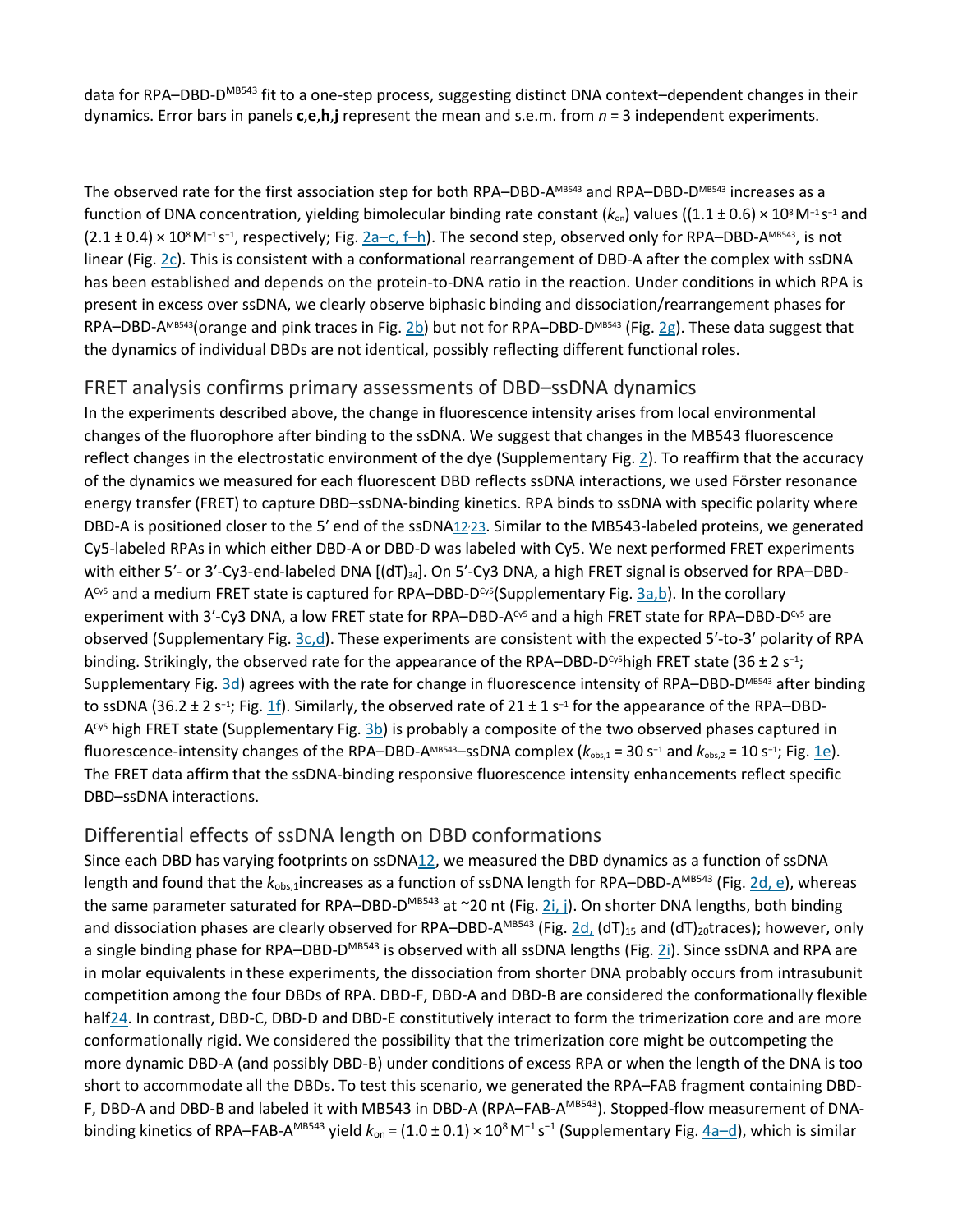to that measured for RPA–DBD-A<sup>MB543</sup> ((1.1 ± 0.6) × 10<sup>8</sup> M<sup>-1</sup> s<sup>-1</sup>; Fig. <u>2b,c</u>), suggesting that DBD-A has a DNAbinding capacity intrinsically distinct from that of DBD-D and possibly other DBDs as well. Interestingly, RPA– FAB-AMB543 binds to ssDNA with monophasic kinetics under conditions of both excess protein and shorter DNA lengths (Supplementary Fig. [4b,c](https://www.nature.com/articles/s41594-018-0181-y#Fig8) and Supplementary Note [2\)](https://www.nature.com/articles/s41594-018-0181-y#MOESM1). This suggests competitive binding and rearrangements between the DBDs within full-length RPA when the binding sites on ssDNA are limiting. We propose that when only a short segment of ssDNA ((dT)<sub>15</sub> or (dT)<sub>20</sub>) is available, DBD-A rapidly binds and dissociates, whereas DBD-D (and possibly the trimerization core) forms more stable, longer-lived complexes with ssDNA, thus outcompeting DBD-A from short ssDNA substrates. These data also suggest that the interactions of each DBD and the resulting conformations of the RPA–ssDNA complex are sensitive to the context of DNA encountered during various DNA metabolic processes in the cell.

# Single-molecule analysis reveals the presence of multiple conformational states involving DBD-D and DBD-A

The ensemble stopped-flow experiments described above suggest that the terminal DBDs of RPA associate with ssDNA with different rates and that, after binding to ssDNA, RPA commences complex and dynamic rearrangement of its DBDs. Single-molecule total internal reflection microscopy (smTIRFM) was used to directly observe RPA–DBD-AMB543and RPA–DBD-DMB543 binding to and dissociating from surface-tethered ssDNA in the context of the RPA heterotrimer. In the smTIRFM experiments, biotinylated ssDNA (66 nt) was tethered to the surface of the TIRFM flow cell (see [Methods](https://www.nature.com/articles/s41594-018-0181-y#Sec9) for details). The surface was illuminated with a 532-nm laser to excite the MB543 dye on fluorescent RPA molecules entering the evanescent field (Fig. [3a,b\)](https://www.nature.com/articles/s41594-018-0181-y#Fig3). Binding of a MB543-labeled RPA to surface-tethered ssDNA molecules generates a fluorescence signal at a particular location of the flow-cell surface. This signal persists until RPA dissociates or transitions to a dark state (and then dissociates) or until the dye photobleaches.

Fig. 3: Single-molecule analysis quantifies the conformational dynamics of DBDs and the effect of the recombination mediator Rad52.

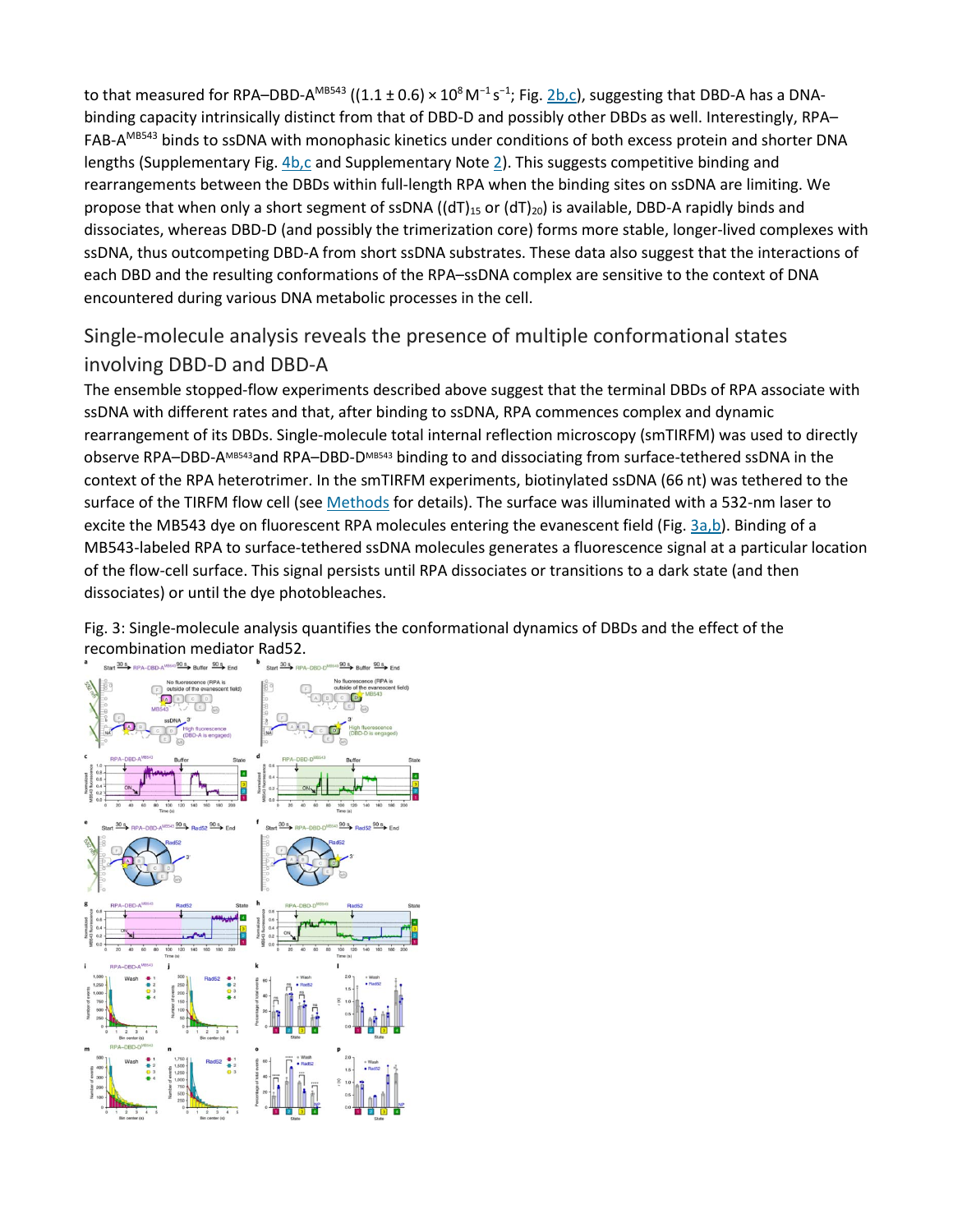**a**,**b**, Experimental scheme for visualizing conformational dynamics of DBD-A and DBD-D. Binding of fluorescently labeled RPA to a surface-tethered ssDNA (purple line) brings the MB543 fluorophore within the evanescent field of TIRFM. NA, NeutrAvidin; b, biotin. **c**,**d**, Representative fluorescence trajectories for individual RPA–DBD-AMB543and RPA–DBD-DMB543molecules (purple lines and green lines, respectively). Black lines are the result of ebFRET fitting. Additional examples of representative trajectories are presented in Supplementary Datasets 2 and 3. **e**,**f**, Experimental scheme for visualizing the effect of Rad52 on the conformational dynamics of DBD-A and DBD-D. **g**,**h**, Representative fluorescence trajectories depicting conformational dynamics of the individual RPA–DBD-AMB543and RPA–DBD-DMB543molecules after the addition of Rad52. Additional trajectories are shown in Supplementary Datasets 5 and 6. **i**,**j**, Dwell-time histograms for the four fluorescent states obtained by the ebFRET fitting of RPA–DBD-AMB543 trajectories from three independent experiments after buffer wash (**i**) and Rad52 wash (**j**). Before analysis, the trajectories were cut from 120 s to 210 s. Solid lines represent the single exponential fit. The data are summarized in Supplementary Table [1.](https://www.nature.com/articles/s41594-018-0181-y#MOESM1) **k**, Fractional visitation to each state available to RPA–DBD-AMB543alone (gray) and in the presence of Rad52 (blue). The two-way analysis of variance (ANOVA) suggests no significant differences between the visitation frequencies in the presence and absence of Rad52 (P > 0.1). **I**, Stability of each state available to RPA–DBD-AMB543 alone (gray) and in the presence of Rad52 (blue). The data on the *y* axis are the lifetimes for the respective dwell-time distributions. **m**–**p**, The same analysis was carried out for RPA–DBD-DMB543. Only three fluorescence states were detected in the presence of Rad52. NP, not present. Statistical analysis is performed by ANOVA (\*\*\*, *P* = 0.0001 and \*\*\*\*, *P* < 0.0001).

Several hundred molecules are observed in the field of view, each yielding a fluorescence trajectory (that is, a change in fluorescence in a particular location on the slide as a function of time[\)25.](https://www.nature.com/articles/s41594-018-0181-y#ref-CR25) The trajectories allow measurement of binding and dissociation of individual RPA molecules. Moreover, fluorescence changes of the dye in the trajectory can also report on the presence of conformational states in the dye-decorated protei[n26.](https://www.nature.com/articles/s41594-018-0181-y#ref-CR26) The experiments were carried out in three stages: first, the surface was observed for 30 s to confirm the absence of the non-protein-derived fluorescence spots; second, RPA–DBD-AMB543 or RPA–DBD-DMB543 was injected into the flow cell; finally, at 120 s, protein-containing solution was replaced with the buffer (Fig. [3a,b\)](https://www.nature.com/articles/s41594-018-0181-y#Fig3). The final step ensured that the observed changes in fluorescence could be attributed to single RPA molecules. Fluorescence trajectories were extracted from the recorded videos and were normalized (see [Methodsa](https://www.nature.com/articles/s41594-018-0181-y#Sec9)nd Supplementary Fig.  $5$ ). The resultant trajectories showed the dynamics within the RPA–ssDNA complex (Fig.  $3c, d$ ). Transitions between different fluorescence states persisted during the final segment of the experiment, suggesting that they truly reflect the conformational dynamics of individual RPA–ssDNA complexes. Notably, a surface-tethered RPA displayed essentially invariable, one-state fluorescence with only very rare excursions into a dark state (Supplementary Fig. [6a,b\)](https://www.nature.com/articles/s41594-018-0181-y#Fig10). Global analysis of normalized trajectories for the ssDNA-bound RPA–DBD-AMB543 and RPA–DBD-D<sup>MB543</sup> was performed with ebFRET27-[28.](https://www.nature.com/articles/s41594-018-0181-y#ref-CR28) The number of trajectories and states in each experiment are summarized in Supplementary Table  $1$  and Supplementary Dataset 4. This analysis revealed that the fluorescence derived from both proteins best fit a four-state model, with state 1 corresponding to very low fluorescence and states 2-4 corresponding to increasing fluorescence enhancement (Fig. [3c,d\)](https://www.nature.com/articles/s41594-018-0181-y#Fig3). Segments of the trajectories between 120 s and 210 s, which can be attributed to the dynamics of a single bound RPA, were used in the quantification of the lifetimes and visitation frequencies for all states.

We attribute state 4 in each case to the RPA conformation in which the labeled domain is probably fully engaging the ssDNA, because in bulk experiments we observed an ssDNA-dependent fluorescence increase in the full-length RPA carrying the fluorophore and RPA–FAB-AMB543(containing only DBD-A and DBD-B). To rule out the possibility that the lowest fluorescence state (state 1) followed by the reappearance of the fluorescence during the last 90 s of the experiment is due to the dissociation and rebinding of RPA, we substituted the buffer wash with a buffer supplemented with a high concentration of ssDNA. In the absence of additional RPA in the solution, the ssDNA competitor cannot strip the bound RPA from the DNA but can sequester all dissociated RPA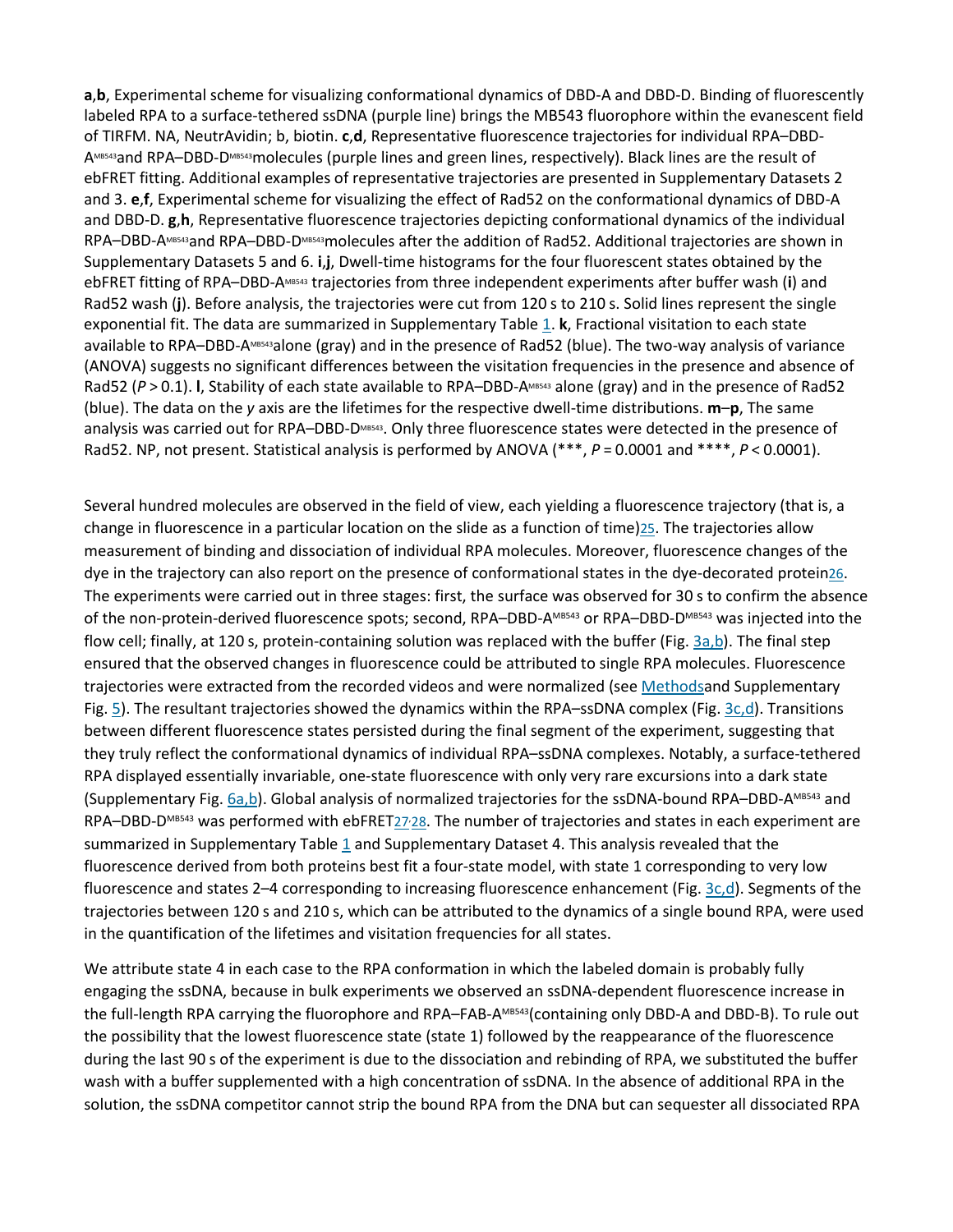molecule[s5.](https://www.nature.com/articles/s41594-018-0181-y#ref-CR5) As expected, the addition of ssDNA to the reaction chamber had no effect on the RPA fluorescence states (Supplementary Fig. [7](https://www.nature.com/articles/s41594-018-0181-y#Fig11) and Supplementary Table [2\)](https://www.nature.com/articles/s41594-018-0181-y#MOESM1).

We ruled out the possibility of photophysical effects as the source of the MB543 fluorescence states by repeating the experiments at three different powers of the excitation laser, as true conformational states should not display any trend in power dependence26/29/[30.](https://www.nature.com/articles/s41594-018-0181-y#ref-CR30) The data, summarized in Supplementary Fig. [6c,d](https://www.nature.com/articles/s41594-018-0181-y#Fig10) and Supplementary Table [3,](https://www.nature.com/articles/s41594-018-0181-y#MOESM1) show no change in the laser power dependence for any of the four states of RPA–DBD-DMB543, thus confirming that this is the case. Additionally, the absence of distinct fluorescence states for RPA alone, with the exception of the infrequent visitation of the dimmest state, suggests that the observed states are induced by the interaction with ssDNA (Supplementary Fig. [6a,b\)](https://www.nature.com/articles/s41594-018-0181-y#Fig10). The four fluorescence states and their dwell times were consistent between independent experiments, suggesting that the normalization scheme we developed yields reproducible results (Fig. 3k, l, o, p). For both RPA–DBD-AMB543 and RPA–DBD-DMB543, states 1 and 4 were the most stable, with average dwell times around 1 s, compared to states 2 and 3, whose average dwell times were between 300 ms and 500 ms. As evident from the representative trajectories (Fig. [3c,d](https://www.nature.com/articles/s41594-018-0181-y#Fig3) and Supplementary Dataset 2 and 3), RPA spends substantial periods of time in states in which DBD-A or DBD-D is not fully engaged, providing a window of binding opportunity for proteins of lower affinity.

In addition, we found that the collective DNA-binding affinities of all DBDs produce stable RPA–ssDNA complexes. DBD-A and DBD-B have been canonically assigned as being responsible for high-affinity DNA binding of the RPA complex. By carrying out single-molecule experiments with RPA–FAB-AMB543, we found that it forms a less-stable complex on ssDNA and readily dissociates (Supplementary Fig.  $4e-h$ ). These findings agree with the results from the bulk stopped-flow experiments (Supplementary Fig. [8](https://www.nature.com/articles/s41594-018-0181-y#Fig12) and Supplementary Note [2\)](https://www.nature.com/articles/s41594-018-0181-y#MOESM1). Fluorescence trajectories recorded for RPA–FAB-AMB543 were best fit with the three-state model (Supplementary Fig. [4f\)](https://www.nature.com/articles/s41594-018-0181-y#Fig8). State 1 corresponded to free ssDNA, and its lifetime displayed a linear dependence on the RPA–FAB-AMB543 concentration (Supplementary Fig. [4h\)](https://www.nature.com/articles/s41594-018-0181-y#Fig8). States 2 and 3 were present in the bound state of RPA–FAB-AMB543, whose two DBDs had been suggested to form a dynamic complex on the ssDN[A31.](https://www.nature.com/articles/s41594-018-0181-y#ref-CR31) The presence of only two fluorescence states in RPA–FAB-AMB543 further confirms that the four states observed for the full-length RPA are not photophysical states inherent to the MB543 dye.

#### Rad52 selectively modulates DBD-D dynamics

To determine the mechanism by which the recombination mediator Rad52 remodels the RPA–ssDNA complex, RPA–DBD-AMB543 or RPA–DBD-DMB543 bound to the surface-tethered ssDNA in the smTIRFM experiments were challenged with Rad52 (Fig. [3e,f](https://www.nature.com/articles/s41594-018-0181-y#Fig3) and Supplementary Datasets 5 and 6). The final 90-s portions of the resulting trajectories were normalized and globally analyzed using ebFRET. Dwell times for each state were binned and fit to an exponential decay (Fig.  $3i$ , j,m,n, Supplementary Dataset 4 and Supplementary Table [1\)](https://www.nature.com/articles/s41594-018-0181-y#MOESM1). RPA-DBD-AMB543trajectories after buffer wash or after Rad52 addition fit best to a four-state model with the same distribution of states and the same dwell times (Fig. [3i–l\)](https://www.nature.com/articles/s41594-018-0181-y#Fig3). The trajectories collected for RPA–DBD-DMB543 after Rad52 addition instead best fit a three-state model (Fig.  $3m-p$ ). Attempts to fit these trajectories with a fourstate model resulted in overfitting and overlapping states. Intensities of the three states of RPA–DBD-DMB543 after Rad52 addition correspond to the three lowest states seen after the buffer wash, with the highest state being absent when Rad52 was present (Fig. [3h,](https://www.nature.com/articles/s41594-018-0181-y#Fig3) blue shaded area). With RPA–DBD-DMB543, state 4 is lost after Rad52 addition and state 3 occupancy decreases, whereas state 1 and state 2 occupancy increases (Fig. [3o\)](https://www.nature.com/articles/s41594-018-0181-y#Fig3). This suggests that Rad52 selectively modulates the conformational dynamics of the RPA–ssDNA complex, reducing the engagement of DBD-D with ssDNA and providing access to the 3′ end of the occluded ssDNA.

Formation of the RPA–ssDNA–Rad52 complex depends on physical interaction between RPA and Rad52, which is mediated by ssDNA and is confined to the middle region of the Rad52 C-terminal domain32<sup>,</sup>[33.](https://www.nature.com/articles/s41594-018-0181-y#ref-CR33) To test whether the modulation of DBD-D by Rad52 depends on interaction between the two proteins, we used human RAD52,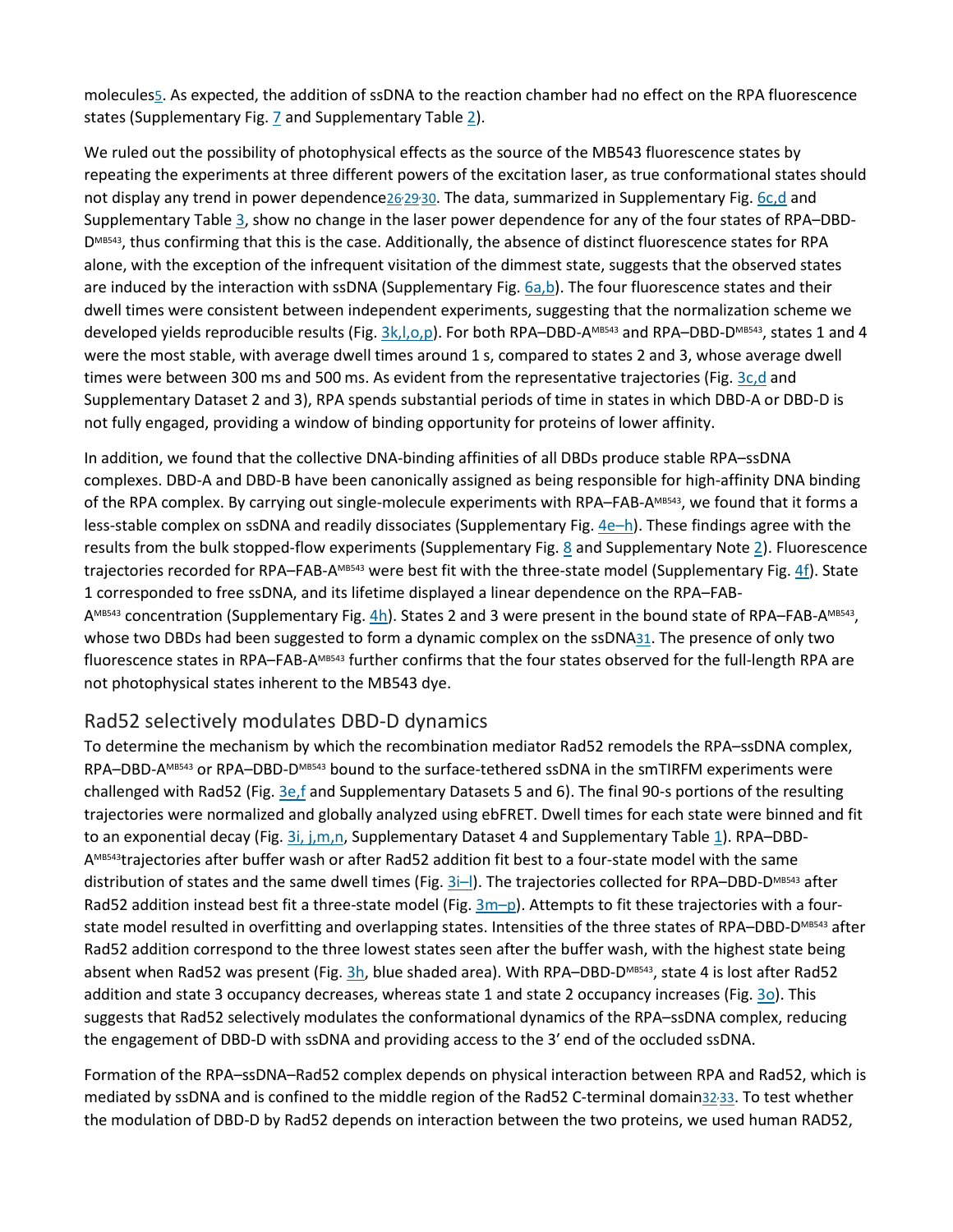which resembles the yeast protein in all its activities but does not interact with yeast RP[A34.](https://www.nature.com/articles/s41594-018-0181-y#ref-CR34) We found that human RAD52 does not alter the four states of the interaction of RPA-DBD-DMB543 with DNA (Supplementary Fig. [9a–d\)](https://www.nature.com/articles/s41594-018-0181-y#Fig13). Thus, the modulation of state 4 is specific for yeast Rad52 and therefore requires Rad52–RPA interaction. To highlight the importance of the interaction between Rad52 and ssDNA for modulating the RPA conformational dynamics, we performed an experiment in the presence of a Rad52 inhibitor, epigallocatechin (EGC) (Supplementary Fig. [9e–k\)](https://www.nature.com/articles/s41594-018-0181-y#Fig13). EGC inhibits the DNA-binding activity of human RAD5[235](https://www.nature.com/articles/s41594-018-0181-y#ref-CR35) and yeast RAD52, but not that of RPA (Supplementary Fig. [9e–f\)](https://www.nature.com/articles/s41594-018-0181-y#Fig13). We observed the four fluorescence states of RPA–DBD-DMB543 in the presence of Rad52 and EGC (Supplementary Fig.  $9g-k$  and Supplementary Table [4\)](https://www.nature.com/articles/s41594-018-0181-y#MOESM1). These data suggest that the loss of state 4 also depends on the DNA-binding activity of Rad52.

# **Discussion**

Prior RPA binding models have been based on analysis of subcomplexes or mutations. In contrast, we have analyzed the dynamics of individual domains in the context of the full RPA–ssDNA complex. This analysis demonstrates that rather than being composed of 'high' and 'low' affinity domains, all DBDs transiently engage ssDNA with high affinity, but with differential dynamics. We also observe interplay between the flexible half of RPA (DBD-F, DBD-A and DBD-B) and the trimerization core. Thus, the RPA–ssDNA complex consists of an ensemble of domains that dynamically interact with ssDNA. This suggests that integration of these interactions results in an overall high affinity for ssDNA while facilitating diverse functions of RPA. Our data also suggest that the assembly of DBDs on ssDNA is not sequential but is instead the result of dynamic, independent interactions between connected DBDs and DNA.

RPA forms a complex with the recombination mediator Rad5232<sup>,</sup>[36.](https://www.nature.com/articles/s41594-018-0181-y#ref-CR36) RPA is in dynamic equilibrium on ssDNA, and Rad52 has been shown to increase the residence time of RPA on ssDN[A18.](https://www.nature.com/articles/s41594-018-0181-y#ref-CR18) The formation of 'early Rad52 bound' RPA and that of 'late Rad52-bound' RPA are proposed to play distinct roles during Rad51 filament formation and second-strand capture during homologous recombinatio[n18.](https://www.nature.com/articles/s41594-018-0181-y#ref-CR18) The ability to observe the individual RPA DBDs binding to, and dissociating from, the ssDNA in real time permits a mechanistic description of RPA– ssDNA–Rad52 interactions. The RPA heterotrimer and the heptameric Rad52 ring have similar ssDNA-binding sites. Each Rad52 monomer contains an RPA-binding site, and RPA has two Rad52-binding sites per heterotrimer. Rad52 is believed to interact with the ssDNA backbone, while the DBDs of RPA, especially within the trimerization core, engage the bases. Our results show that stabilization of RPA by Rad52 is a result of both their physical interactions and their individual interactions with DNA. We therefore envision a ternary complex in which Rad52 and RPA interact with one another while both proteins are simultaneously bound to ssDNA. Selective modulation of DBD-D ssDNA engagement by Rad52 provides space for Rad52 to interact with ssDNA and stabilize the ternary complex, which then makes more extensive contacts with the ssDNA than RPA does on its own. By redistributing the ssDNA between RPA and Rad52, and by reducing the contacts between RPA and ssDNA, such selective remodeling by Rad52 may provide the Rad51 recombinase access to the 3′ end of RPAoccluded ssDNA while maintaining its interaction with RPA (Fig. [4\)](https://www.nature.com/articles/s41594-018-0181-y#Fig4). Each Rad51 monomer binds to one monomer of Rad52 and to three nucleotides of ssDNA. Six Rad51 monomers are required to achieve a stable nucleation cluste[r37,](https://www.nature.com/articles/s41594-018-0181-y#ref-CR37) which amounts to 18 nucleotides of open ssDNA. This cannot be achieved without the help of a recombination mediator. When Rad52 binds to ssDNA-bound RPA, it modifies the dynamics of the DBD-D engagement. This provides a stretch of ssDNA of sufficient length to initiate Rad51 filament nucleation. We predict that recombination mediators in other species, including human BRCA2, may operate by a similar mechanism. The details of this mechanism, however, will depend on the intrinsic differences in nucleoprotein filament formation by human RAD51, which nucleates on ssDNA through dynamic association of RAD51 dimer[s38](https://www.nature.com/articles/s41594-018-0181-y#ref-CR38) and grows from heterogeneous nuclei ranging in size from dimers to oligomer[s39.](https://www.nature.com/articles/s41594-018-0181-y#ref-CR39)

Fig. 4: Dynamics of RPA DBDs and modulation by Rad52.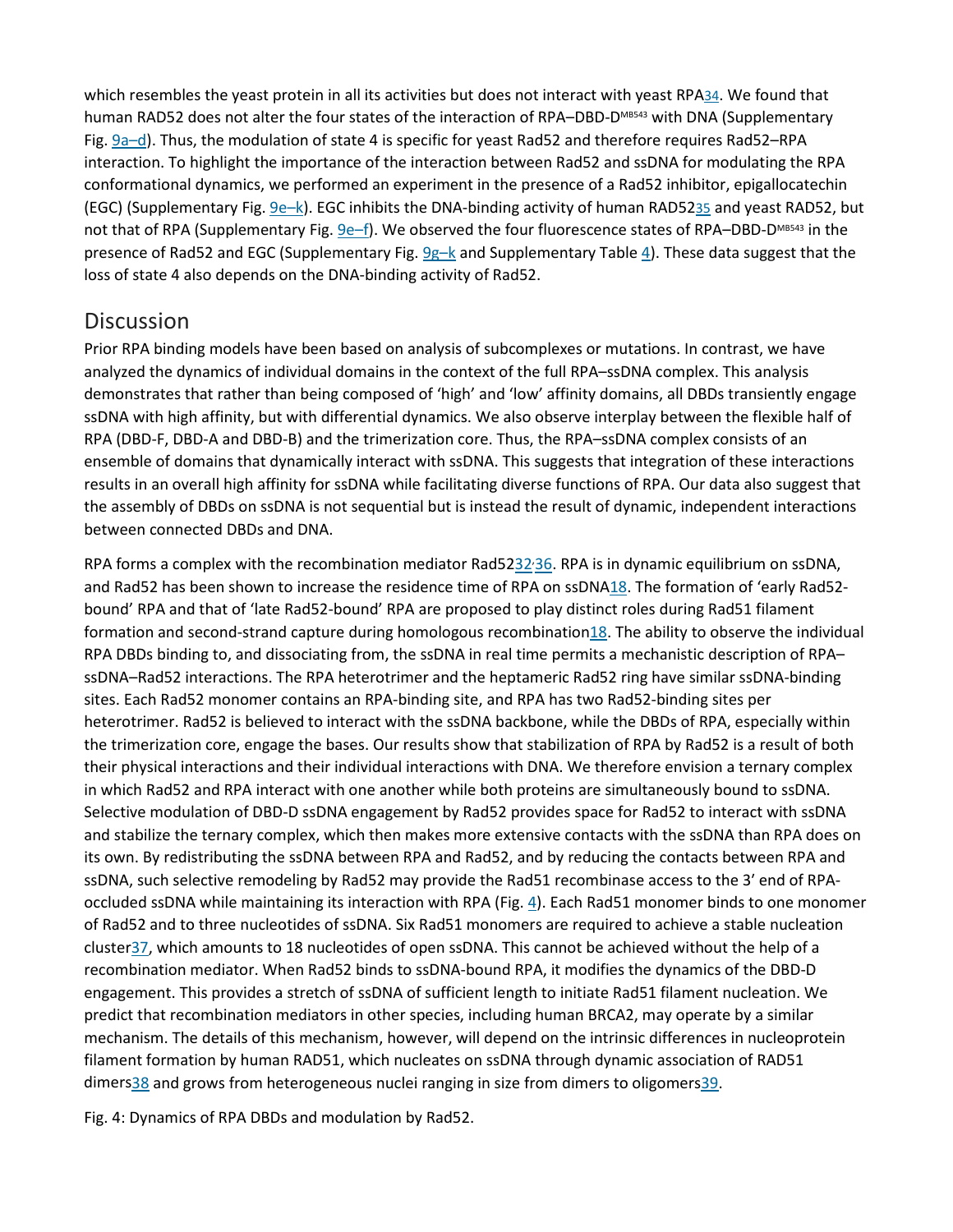

#### Access to the 5' end

**a**, Sequential and directional arrangement of the DBDs allows RPA to occlude 20–30 nt of ssDNA (∼20 nt under our experimental conditions; Supplementary Fig. [1\)](https://www.nature.com/articles/s41594-018-0181-y#Fig5). When RPA is in a stoichiometric complex with ssDNA, or when the ssDNA is in excess, the individual DBDs of RPA exist in a variety of distinct dynamic conformational DNA-bound states. Such conformational flexibility allows access to either the 5′ segment or the 3′ segment of the DNA to other proteins that function in downstream processes. The circular arrows represent the transitions between the multiple fluorescence states that we observe in the single-molecule experiments and that are implied by the bulk stopped-flow experiments. Note that while we illustrate the changes in the conformation of the RPA–ssDNA complex as movement of the DBDs, the same microscopically bound states may arise from ssDNA dissociating and moving away from the respective DBDs. **b**, The DBDs are also selectively modulated by RIPs such as Rad52. In this case, only the DNA-binding dynamics of DBD-D, and possibly the trimerization core, are influenced by Rad52. In the ternary RPA–ssDNA–Rad52 complex, the ssDNA is shared by RPA and Rad52, which also interact with one another. The ability of DBD-D and other RPA elements to contact the ssDNA near the 3′ end of the occluded sequence is constrained. Such selective DBD modulation may promote loading of Rad51 onto the 3′ end of the ssDNA during homologous recombination.

#### The myriad roles of RPA in DNA replication, repair and recombination are also a paradigm for reactions in which multiple DNA-binding enzymes function together on a single DNA template. Knowledge of where, how and when each enzyme gains access to DNA in this multi-enzyme milieu is fundamental to deciphering when and how specific DNA repair and recombination processes are established and used. RPA–ssDNA complexes serve as binding targets for recruitment of the appropriate enzymes during various DNA metabolic processes, and physical interactions between RPA and more than two dozen enzymes have been identified. After recruitment, the bound ssDNA must be handed over from RPA or remodeled in such a way that the DNA is accessible to the incoming enzyme while RPA remains at the site. Microscopic binding and dissociation of the RPA DBDs is likely to enable the persistent residence of RPA at the site of repair as well as its ability to coordinate access to the DNA by helicases and nucleases. Such a mechanism might also be applicable to RPA-like proteins that also carry a multi-oligonucleotide/oligosaccharide-binding fold architecture, such as the CST complex associated with telomeras[e40.](https://www.nature.com/articles/s41594-018-0181-y#ref-CR40)

# Methods

# Chemicals and reagents

4-Azidophenylalanine (4-AZP) was prepared from Fmoc-4-amino-phenylalanine (Angene Inc.) as describe[d19.](https://www.nature.com/articles/s41594-018-0181-y#ref-CR19) All fluorophores used to generate fluorescently labeled proteins were purchased from Click Chemistry Tools. Cy3 labeled, biotinylated and unmodified oligonucleotides were purchased form Integrated DNA Technologies.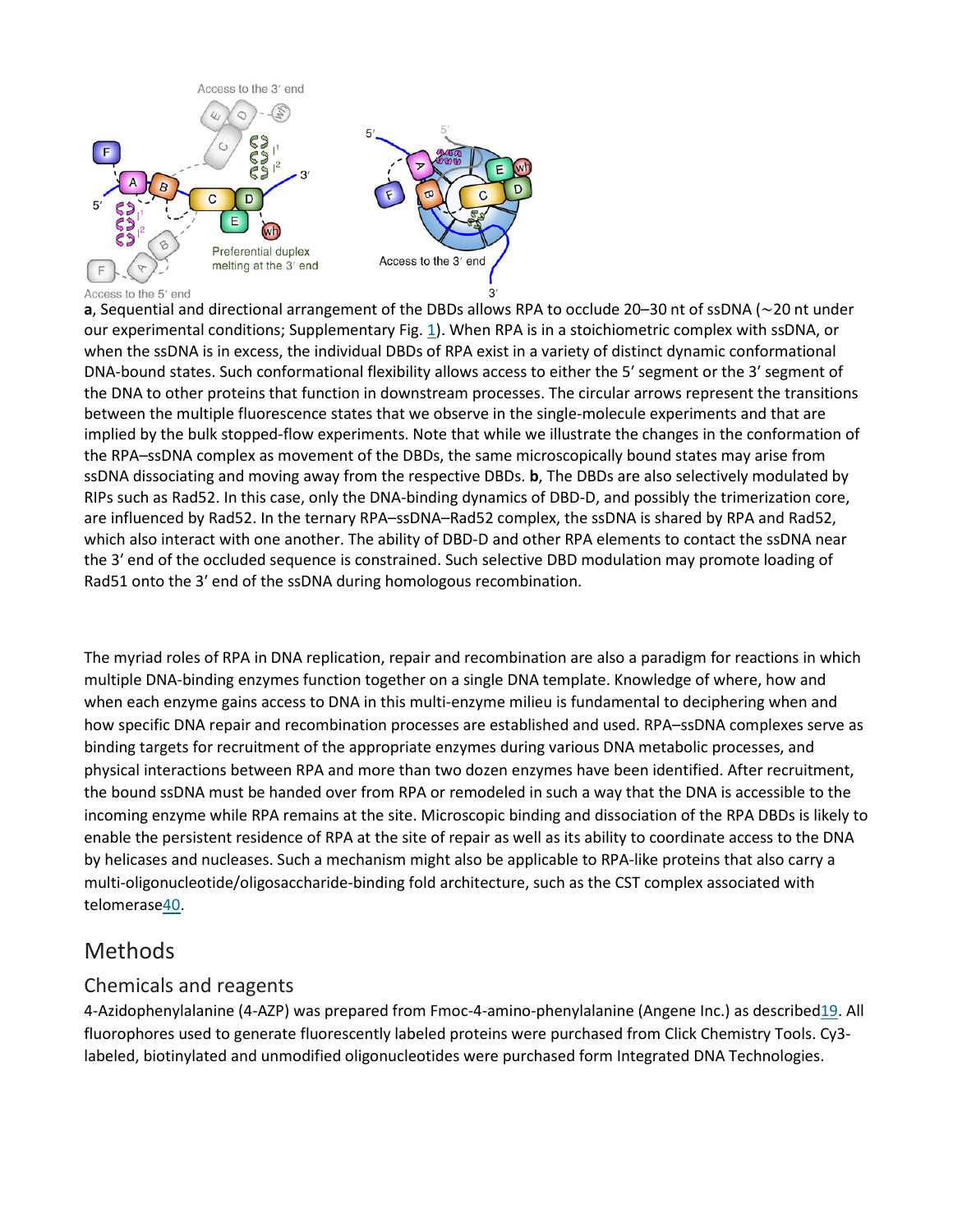# Plasmids and protein expression

Plasmids used in this study are detailed in Supplementary Note [3.](https://www.nature.com/articles/s41594-018-0181-y#MOESM1) *S. cerevisiae* RPA was purified and fluorescently labeled as describe[d19.](https://www.nature.com/articles/s41594-018-0181-y#ref-CR19) Minor modifications to the published procedure are described in Supplementary Note [3.](https://www.nature.com/articles/s41594-018-0181-y#MOESM1) *S. cerevisiae* Rad52 was purified as describe[d18w](https://www.nature.com/articles/s41594-018-0181-y#ref-CR18)ith the modifications as detailed in Supplementary Note [3.](https://www.nature.com/articles/s41594-018-0181-y#MOESM1) Site-specific incorporation of 4-AZP was confirmed via MS analysis (Supplementary Dataset 7).

# Generation of fluorescently labeled RPA variants

RPA variants carrying 4-AZP were labeled with MB543, Cy3 or Cy5 as previously describe[d19](https://www.nature.com/articles/s41594-018-0181-y#ref-CR19) with the following modifications. Briefly, ~3 ml of RPA<sup>4-AZP</sup> (10  $\mu$ M) was incubated on a rocker with a 1.5-fold molar excess (15  $\mu$ M) of dibenzocyclooctyne-amine fluorophore (DBCO-MB543, DBCO-Cy3 or DBCO-Cy5) for 2 h at 4 °C. Labeled RPA variants were separated from excess dye using a Biogel-P4 gel filtration column (Bio-Rad Laboratories; 65 ml bed volume) using a storage buffer (30 mM HEPES, pH 7.8, 100 mM KCl and 10% (v/v) glycerol). Fractions containing labeled RPA were pooled, concentrated using a 30-kDa cut-off spin concentrator and flash-frozen using liquid nitrogen. Fluorescent RPA was stored at −80 °C. Labeling efficiency was calculated using the respective extinction coefficients (ε) and absorption values measured at 280 nm, with ε<sub>280</sub> = 98,500 M<sup>-1</sup> cm<sup>-1</sup>for RPA, at 550 nm, with *ε*<sup>550</sup> = 105,000 M−1 cm<sup>−</sup>1>for DBCO-MB543, at 555 nm, with *ε*<sup>555</sup> = 150,000 M−1 cm<sup>−</sup><sup>1</sup> for DBCO-Cy3, and at 650 nm, with  $ε_{650}$  = 250,000 M<sup>-1</sup> cm<sup>-1</sup> for DBCO-Cy5 fluorophores. We obtained 45 ± 17% and 40 ± 25% labeling efficiencies for the RPA–DBD-A<sup>MB543</sup> and RPA–DBD-D<sup>MB543</sup>, respectively.

#### Fluorescence measurements

Fluorescence spectra were obtained using a PTI QM40 instrument (Horiba Scientific). For RPA–DBD-AMB543, RPA– DBD-ACy5 and RPA–DBD-ACy3, slit widths were set at 1.25 nm for excitation and 3 nm for emission. For RPA–DBD-D<sup>cy3</sup> and RPA–DBD-D<sup>cy5</sup>, slit widths were set at 0.5 nm for excitation and 2 nm for emission. For RPA–DBD-A<sup>MB543</sup>, 2 ml of 50 nM RPA-AMB543 in reaction buffer (30 mM HEPES, pH 7.8, 100 mM KCl, 5 mM MgCl<sub>2</sub>, 1 mM βmercaptoethanol and 6% v/v glycerol) was added to a quartz cuvette, and the spectra were collected in the absence or presence of 50 nM ssDNA((dT)<sub>45</sub>) or double-stranded plasmid DNA (100 nM nucleotides) with constant stirring. Samples were excited at 535 nm, and emission spectra (555–600 nm) were recorded. A similar experimental setup was used to obtain fluorescence spectra for 50 nM RPA–FABMB543 after the addition of 100 nM (dT)<sub>45</sub>. For RPA–DBD-D<sup>cy3</sup> and RPA–DBD-A<sup>cy3</sup>, 2 ml of 100 nM protein was used and 100 nM of (dT)<sub>45</sub> was added with constant stirring. The samples were excited at 559 nm, and emission spectra (539–579 nm) were recorded. Similarly, for RPA–DBD-A<sup>cy5</sup> and RPA–DBD-D<sup>cy5</sup>, 2 ml of 100 nM proteins were used and 100 nM of  $(dT)_{45}$  was added to the reaction. Samples were excited at 690 nm, and emission spectra (640–700 nm) were recorded. All experiments were performed at 25 °C. The total number of nucleotides occupied (site size) by wildtype (wt) RPA and its variants (RPA-wt, RPA–DBD-AMB543 and RPA–DBD-DMB543) in reaction buffer was determined as previously described using poly(dT) ssDN[A22.](https://www.nature.com/articles/s41594-018-0181-y#ref-CR22)

# DNA binding

The DNA-binding activity of unlabeled and fluorescent RPA was measured using electromobility band-shift analysis. 50 nM of  $32P$ -labeled (dT)<sub>30</sub> oligonucleotide was incubated with increasing concentrations of RPA-wt or RPA–DBD-AMB543 or RPA–DBD-DMB543 (0–1 µM) in reaction buffer for 10 min at 4 °C. 1 ml of DNA loading dye (50% v/v glycerol and 0.2% w/v bromophenol blue in 1×Tris–borate–EDTA (TBE) buffer) was added to the samples and samples were resolved using an 8% TBE–acrylamide gel (110 V, 25 °C). Gels were exposed overnight onto a phosphorimaging screen and scanned using a STORM scanner (GE Healthcare). Bound and unbound DNA signals were quantitated using ImageQuant software, and the fraction of ssDNA bound to RPA was calculated using the equation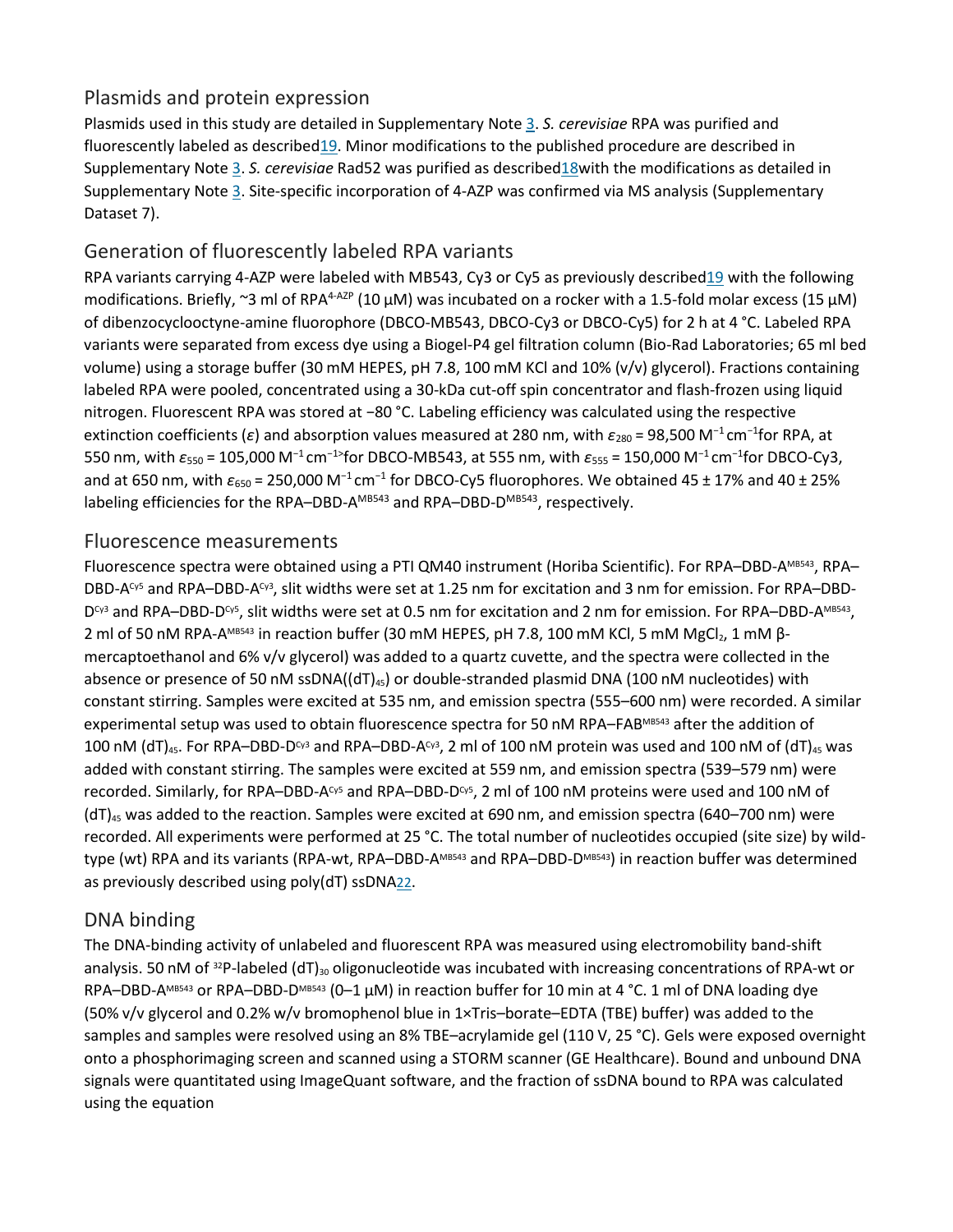# ((bound  $32$ Psignal)/(bound  $32$ Psignal + unbound  $32$ Psignal))  $\times$  [ssDNA](1)

# Stopped-flow analysis of RPA–DNA interactions

The stopped-flow experiments described below to monitor RPA–ssDNA dynamics were performed using an Applied Photophysics SX20 instrument in reaction buffer (30 mM HEPES, pH 7.8, 100 mM KCl, 5 mM MgCl<sub>2</sub>, 1 mM β-mercaptoethanol and 6% v/v glycerol) at 25 °C. All the concentrations mentioned here are pre-mixing concentrations, which are reduced to half after mixture of the samples to provide final post-mixing concentrations. RPA labeled with MB543 was excited at 535 nm, and emission was monitored using a 555-nm cut-off filter (Newport Corp.). Changes in tryptophan fluorescence were monitored by exciting the samples at 290 nm, and emission was measured using a 350-nm cut-off filter. For the FRET experiments, the Cy5-labeled RPA and Cy3-labeled DNA samples were mixed and excited at 555 nm, and changes in Cy5 fluorescence were monitored with a 645-nm cut-off emission filter.

# RPA–DBD-AMB543, RPA–DBD-DMB543 and RPA–FABMB543 ssDNA-binding kinetics

To quantitate the binding of RPA–DBD-A<sup>MB543</sup>, RPA–DBD-D<sup>MB543</sup> or RPA to ssDNA, 200 nM of the respective protein was rapidly mixed with 200 nm of  $(dT)<sub>25</sub>$  oligonucleotide, and the change in MB543 fluorescence was captured. All the data were fitted using Kintek Explorer to obtain the appropriate rate constants. For RPA–DBD-AMB543, the data were fit using a phenomenological double exponential plus linear equation:

$$
\Delta f = A_1 (1 - e^{-k_1 t}) + A_2 (1 - e^{-k_2 t}) + k_3 t
$$
 (2)

where Δ*f* is the change in fluorescence signal, *A*<sup>1</sup> and *A*<sup>2</sup> are the amplitude of fluorescence change,  $k_1$ ,  $k_2$  and  $k_3$  are the observed rate constants and t is time. For RPA–DBD-DMB543 and RPA–FABMB543, the data were well described by a single-step binding model defined phenomenologically by a single exponential plus linear equation

$$
\Delta f = A_1 (1 - e^{-k_1 t}) + k_2 t^{(3)}
$$

# RPA–DBD-AMB543, RPA–DBD-DMB543 and RPA–FABMB543 association kinetics

To obtain the rate of association for DBD-A binding to ssDNA, 200 nM RPA-AMB543 in one syringe was rapidly mixed with increasing concentrations (50–400 nM) of (dT) $_{35}$  oligonucleotide from a second syringe, and the change in fluorescence of RPA–DBD-A<sup>MB543</sup> was monitored. All the data obtained were analyzed using equation (2) to obtain observed rate constants. Then,  $k_{obs,1}$  was plotted against the concentration of (dT)<sub>35</sub>, and a linear fit was used to generate a rate for the binding of DBD-A to ssDNA. Similarly, to measure the binding of DBD-D to ssDNA, 200 nM RPA–DBD-DMB543 in one syringe was rapidly mixed with increasing concentrations (50–400 nM) of  $(dT)_{35}$ oligonucleotide from a second syringe, and the change in fluorescence of RPA-DMB543 was monitored. Finally, to obtain the rate of association of FAB binding to ssDNA, 300 nM FABMB543 in one syringe was rapidly mixed with increasing concentrations (100–1000 nM) of (dT)<sub>30</sub>oligonucleotide from a second syringe, and the change in fluorescence of FABMB543 was monitored. For RPA–DBD-DMB543 and RPA–FABMB543, all the data obtained were analyzed using equation (3) to obtain the observed rate constants. Then,  $k_{obs,1}$  was plotted against the concentration of (dT)<sub>35</sub> and against that of (dT)<sub>30</sub> for RPA–DBD-DMB543 and RPA–FABMB543, respectively. A linear fit was used to generate a rate for the binding of DBD-D and FAB to ssDNA.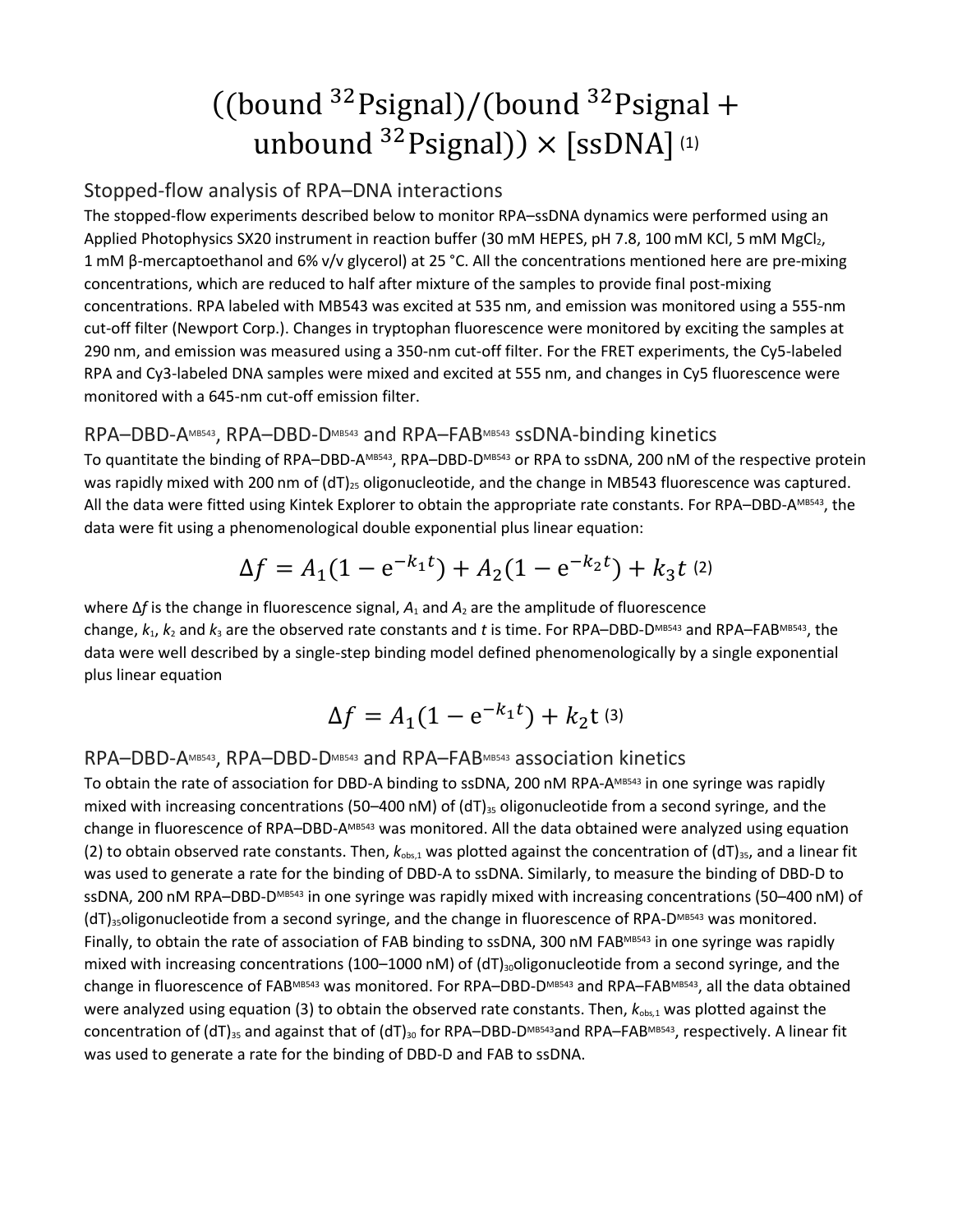# RPA-AMB543 and RPA-DMB543 length-dependent association kinetics

To measure the oligonucleotide length-dependent rate of association for DBD-A, 200 nM RPA–DBD-A<sup>MB543</sup> was rapidly mixed with 200 nM (dT)<sub>8</sub>, (dT)<sub>10</sub>, (dT)<sub>15</sub>, (dT)<sub>20</sub>, (dT)<sub>25</sub>, (dT)<sub>30</sub> or (dT)<sub>35</sub>, and the change in fluorescence was monitored. All the data obtained were analyzed using equation (2) to obtain the observed rates. Then  $k_{obs,1}$  was plotted against  $(dT)_n$  to determine the rate for the oligonucleotide-length-dependent association of DBD-A. Using the same concentration of reactants, similar experiments were performed with RPA–DBD-D<sup>MB543</sup> and RPA– FABMB543 to measure the oligonucleotide-length-dependent rate of association for DBD-D. All the data obtained were analyzed using equation (3) to obtain the observed rates. Then,  $k_{obs,1}$  was plotted against (dT)<sub>n</sub> to determine the rate for the oligonucleotide-length-dependent association of FAB and DBD-D.

# $RPA-DBD-A<sub>o5</sub>$  and  $RPA-DBD-D<sub>o5</sub>$  polarity for DNA binding

For all FRET experiments, samples (Cy3) were excited at 555 nm, and Cy5 fluorescence emission was monitored with a 645-nm long-pass emission filter. 5′- or 3′-Cy3-labeled DNA (100 nM) was mixed with the appropriate Cy5 labeled RPA protein, and the change in Cy5 fluorescence was captured. Data were fit to equation (3) to obtain observed rate constants for the resulting change in fluorescence.

# RPA–DBD-AMB543 and RPA–DBD-DMB543 facilitated exchange kinetics

200 nM RPA–DBD-AMB543 or RPA–DBD-AMB543 was premixed with 200 nM (dT)<sub>25</sub> in one syringe to form the RPA– DNA complex and was rapidly mixed with increasing concentrations of RPA-wt from a second syringe (100– 500 nM). The change in MB543 fluorescence was monitored, and the data were analyzed using equation (3) to obtain the observed rate constants. Then, *k*obs,1 was plotted against the concentration of RPA-wt, and a linear fit was used to generate a rate for the facilitated exchange processes.

# RPA–FABMB543 facilitated exchange kinetics

To measure the facilitated exchange kinetics of FABMB543, FABMB543–(dT)<sub>30</sub> complexes were pre-formed using 375 nM FABMB543 and 100 nM (dT)<sub>30</sub> in one syringe. FABMB543–(dT)<sub>30</sub> complexes were rapidly mixed with increasing concentrations of RPA-wt from a second syringe (100–500 nM), and the change in fluorescence of FABMB543 was monitored. All the data obtained were analyzed using equation (3) to obtain the observed rate constants. Then  $k_{obs,1}$  was plotted against the concentration of RPA-wt, and a linear fit was used to generate a rate for the facilitated exchange processes.

# Tryptophan binding kinetics

Intrinsic tryptophan fluorescence was used to capture the binding of unlabeled and fluorescently labeled RPA variants to ssDNA in reaction buffer. 200 nM RPA (RPA-wt, RPA-DBD-AMB543 or RPA-DBD-DMB543) was rapidly mixed with increasing concentrations (50–400 nM) of (dT)<sub>35</sub>oligonucleotide, and the change in Trp fluorescence was monitored by exciting the sample at 290 nm and measuring emission with a 350-nm cut-off filter. Data were fit using equation (3), and  $k_{obs,1}$  was plotted against the concentration of (dT)<sub>35</sub>. A linear fit was used to obtain the observed rate constants for RPA–DNA binding.

# Single-molecule imaging

A custom-built prism-type total internal reflection microscope was used for all single-molecule experiments. A diode-pumped solid-state green laser (532 nm, Coherent) was used to excite the MB543 dye. The laser power output was set to 45 mW at the entrance to the microscope stage, unless otherwise noted. A dual-band-pass filter (Semrock; FF01–577/690) was used to filter out scattered light in the emission optical path, and the MB543 fluorescence was collected using a Chroma ET605/70m filter. Videos were recorded using an electronmultiplying charge-coupled device camera (Andor; DU-897-E-CSO-#BV) at 100-ms time resolution. Background was set to 400, correction was set to 1,200 and gain was set to 295 for all videos recorded.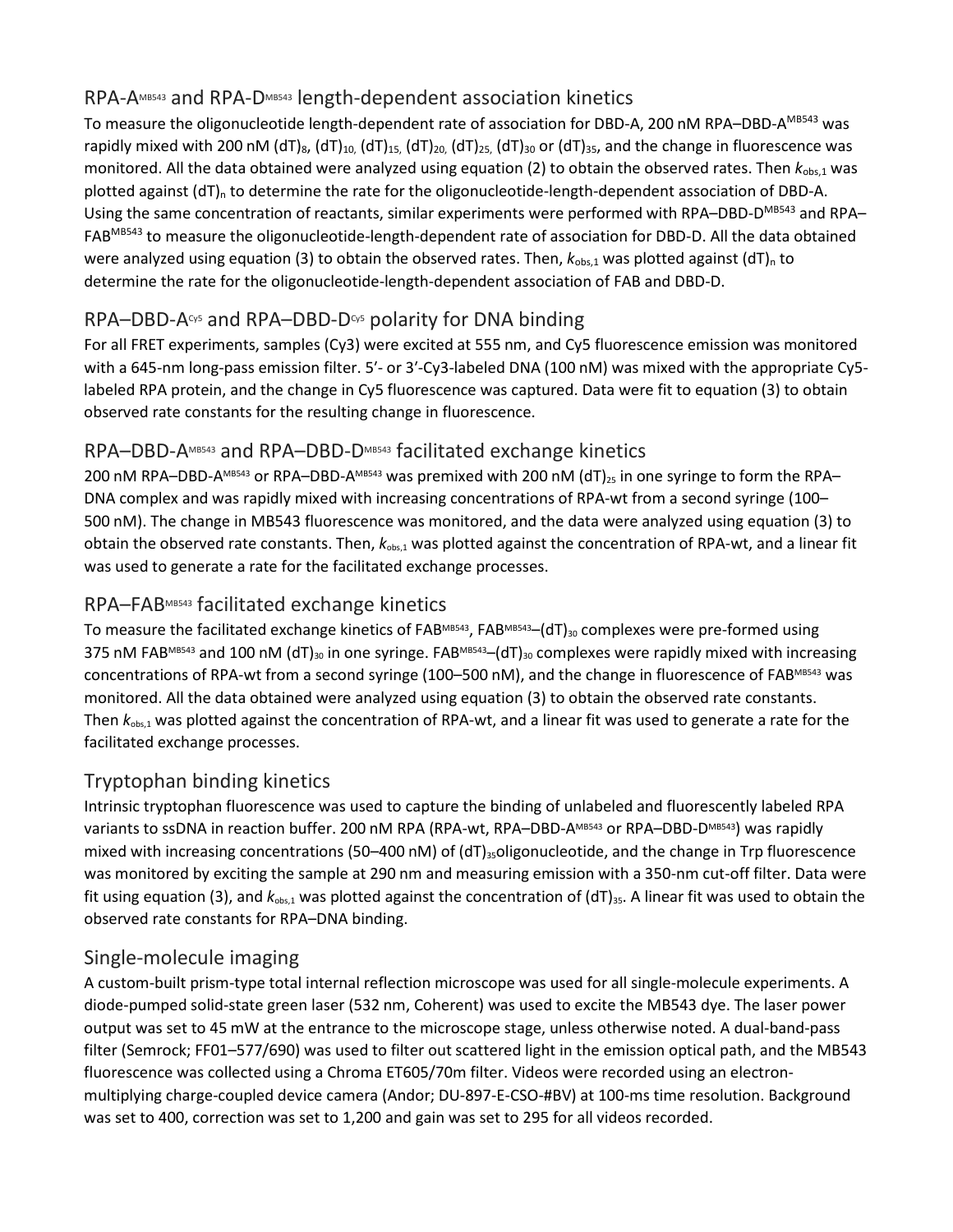# FRET-based assays for Rad52 inhibition

Epigallocatechin (EGC, Sigma-Aldrich) has been previously characterized as an inhibitor of human RAD52–ssDNA bindin[g35.](https://www.nature.com/articles/s41594-018-0181-y#ref-CR35) To verify that EGC also inhibits the ssDNA binding of *S. cerevisiae* Rad52 but not *S. cerevisiae* RPA, we carried out FRET-based inhibitor assays as describe[d35.](https://www.nature.com/articles/s41594-018-0181-y#ref-CR35) A Cary Eclipse spectrofluorimeter was used to monitor the Cy3 and Cy5 emission simultaneously. Cy3 was excited at 530 nm, and emission was collected at 565 nm with slit widths of 10 nm. Cy5 was excited through FRET transfer with Cy3, and emission was collected at 660 nm with a slit width of 10 nm. Experiments were performed at 37 °C in a buffer containing 50 mM Tris-HCl, pH 7.5, 5 mM MgCl, 100 mM NaCl, 1 mM DTT and 0.1 mg ml–1 BSA.

EGC's inhibition of Rad52–ssDNA binding was tested by pre-mixing 100 nM Rad52 and 10 nM Cy3-dT30-Cy5 ssDNA to form a stoichiometric complex, which corresponds to ssDNA fully wrapped around the oligomeric Rad52 ring and, correspondingly, the high FRET stat[e41,](https://www.nature.com/articles/s41594-018-0181-y#ref-CR41) and titrating increasing concentrations of EGC. Experiments were carried out in triplicate, and FRET signal and median inhibitory concentration were calculated as previously describe[d35.](https://www.nature.com/articles/s41594-018-0181-y#ref-CR35)

EGC's inhibition of RPA–ssDNA binding was tested by pre-mixing 10 nM RPA and 10 nM Cy3-dT30-Cy5 ssDNA to form a stoichiometric complex in which the DNA is straightened to its contour length $41$ , and titrating increasing concentrations of EGC. Experiments were carried out in triplicate, and the FRET signal was calculated as described above.

# Single-molecule cell assembly

Slides were washed, coated and flow cell assembled as described previousl[y42.](https://www.nature.com/articles/s41594-018-0181-y#ref-CR42) Reaction buffer containing 50 mM Tris-HCl, pH 7.5, 5 mM MgCl, 100 mM NaCl, 1 mM DTT, 0.1 mg ml–1 BSA and 0.8% glucose in Trolox was used for all single-molecule experiments. 12 mM Trolox (6-hydroxy-2,5,7,8-tetramethylchromane-2-carboxylic acid, Sigma-Aldrich; 238813-1G) was dissolved in 12 mM NaOH and was rotated under a fluorescent light (Sylvaia FM13W/835) for 3 days or until the absorbance at 400 nm was approximately 0.119. Assembled flow cells were first rinsed with T50 (10 mM Tris-HCl, pH 7.5, and 50 mM NaCl), then were incubated with 0.2 mg ml– <sup>1</sup> NeutrAvidin (Thermo Fisher) for 3 min and then rinsed with T50 again.

# Single-molecule experiments

To tether ssDNA to the slide surface, the flow cell was incubated for 3 min with 100 pM biotinylated 66-nt oligonucleotide (/5Biosg/ CTC AAG CCA TCC GCA ACG TTT TTT TTT TTT TTT TTT TTT TTT TTT TTT GAA ACA AAG GGC TCC TCA; IDT) in reaction buffer, then rinsed with reaction buffer. 2,100-frame, 210-s videos were recorded with 100 pM RPA–DBD-AMB543 or RPA–DBD-DMB543 added after the first 300 frames. At 1,200 frames, free RPA was either washed away with reaction buffer or replaced with 700 pM Rad52.

Experiments with RPA–FAB-AMB543 were carried out as described above, except 1 nM RPA–FAB-AMB543 was added at 300 frames with no wash. The experiment with human RAD52 was carried out as described, adding 700 pM human RAD52 instead of *S. cerevisiae* Rad52. EGC inhibitor single-molecule experiments were carried out as for the addition of Rad52 to RPA-DBD-DMB543 described above, with the addition of 10 M EGC premixed with Rad52 in reaction buffer. To challenge RPA binding to ssDNA, experiments were performed with 1 nM of a 42-nt unlabeled ssDNA oligonucleotide (5′-TTT TTT TTT TTT TTT TTT TTG GAA TTA AGC TCT AAG CCA TCC-3′) added to the reaction buffer in the wash step.

Except where indicated otherwise, the excitation laser power was set to 45 mW at the entrance to the microscope stage. Laser power experiments were performed as described above, but at 36 and 27 mW, and results were then compared to previous experiments carried out at maximum laser power (45 mW) of the green laser (532 nm).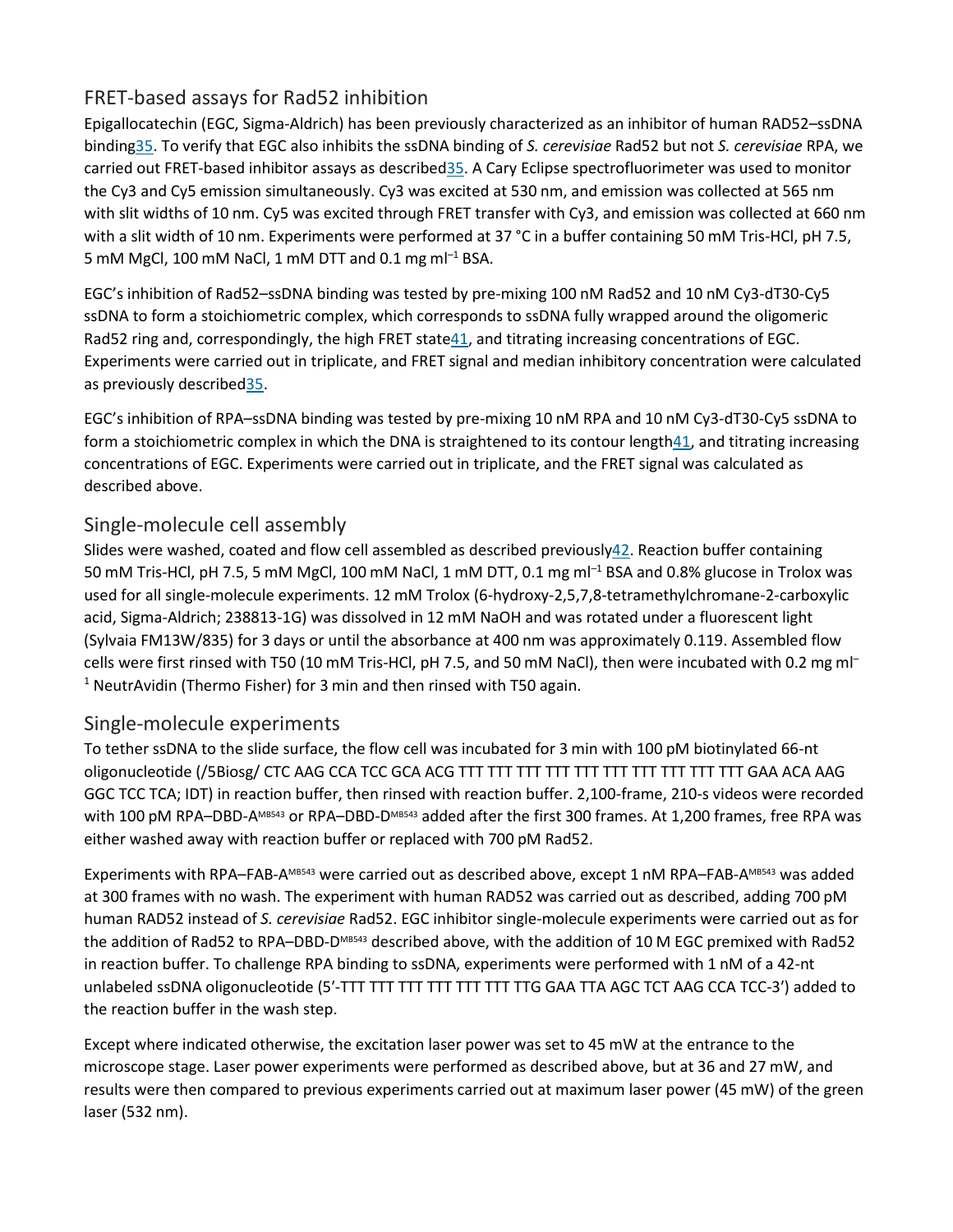#### Surface-tethered RPA

RPA–DBD-DMB543 contains a polyhistidine tag on the C terminus of RPA32, which was used to tether the protein to the slide surface. The slide was first incubated with NeutrAvidin and rinsed and was then incubated with Biotin-X-NTA buffer (50 mM Tris, pH 7.5, 50 mM NaCl and 20 nM Biotin-X-NTA, Sigma-Aldrich) for 10 min. The same reaction buffer was used, with the addition of 5  $\mu$ M NiSO<sub>4</sub>. The chamber was rinsed with reaction buffer, followed by the addition of 500 pM RPA–DBD-DMB543, which was incubated in the chamber for 5 min. The chamber was then rinsed with reaction buffer. A 2,100-frame, 210-s video was recorded.

# Single-molecule data analysis

An IDL script was used to extract fluorescence intensity trajectories (changes in the fluorescence over time in a particular location on the flow cell) from each video (available upon request). Only those trajectories that show the appearance of the fluorescence signal between 30 s and 120 s (indicated as ON in Fig. [3c,d\)](https://www.nature.com/articles/s41594-018-0181-y#Fig3) were selected for analysis. Traces were viewed using a Matlab script and were selected using the following three criteria: at least two transitions, signal-to-noise ratio > 4 (raw signal), and no signal before addition of a fluorophore. Traces that did not meet these criteria were discarded.

The selected traces were then saved individually and processed for analysis by ebFRET27<sup>,</sup>[43](https://www.nature.com/articles/s41594-018-0181-y#ref-CR43) Since ebFRET was developed to analyze two-channel trajectories, where recorded donor and acceptor fluorescence is recalculated into FRET efficiency, which is between 0 and 1, our single-color trajectories required normalization before analysis. To prepare fluorescence trajectories for the analysis by ebFRET, we used emulateFRET, a program that normalizes intensity in all experimental trajectories to be within the range of 0 to 1 (Supplementary Fig. [5\)](https://www.nature.com/articles/s41594-018-0181-y#Fig9). Fluorescent trajectories were imported into emulateFRET in batches and analyzed as a group. A percentile calculation determined a threshold for the maximum intensity in the group while excluding outliers. For each trajectory, the fluorescence in each point was then divided by this maximum intensity. This all traces to the range from 0 to 1. A weighted moving-average algorithm (of width 5) removed a small amount of noise in each trajectory. For each trajectory, a histogram of the values in the trace was produced (a histogram of fluorescence intensity values binned in intervals of 5 units was shown on the right of the raw trajectory in a light green color, and a brighter green histogram with overlapping Gaussian curve represented the baseline values for the first 30 s before the addition of fluorescent RPA). This histogram showed a characteristic peak surrounding the values that comprise the baseline of that trajectory. The shape of this peak on the histogram was fit to a Gaussian distribution. From this Gaussian distribution, the new baseline was determined and was placed 2 s.d. above the mean of this peak. All values below this baseline were reassigned to surround the new baseline value. This suppressed the ebFRET program's tendency to assign multiple states to the typically over-represented baseline signal. The edited trajectories were given a dummy 'donor' trace, calculated such that the FRET signal of each pair was equal to the normalized input trace. Each pair of normalized trajectories was then exported to the file format that ebFRET uses to import raw donor and acceptor values. The converted ebFRET compatible traces were then trimmed to exclude portions of the recording before the addition of fluorescent material. The trimmed traces were loaded into the ebFRET MatLab program. Analysis was carried out for 2 to 5 states, with 10 repeats and a precision of 10e<sup>−</sup>06.

After normalization, trajectories from Rad52 addition versus buffer experiments were trimmed to include separate portions of the experiment: 300–1,200 frames after RPA addition, and 1,200–2,100 frames after Rad52 or buffer addition. Each portion was analyzed separately using ebFRET. The output from ebFRET was then analyzed by KERA v3.0 to sort dwell times of individual events at each state. The dwell times were binned with the first center at 400 ms with a width of each bin of 300 ms. The dwell times were fit to one- and two-phase exponential decays using GraphPad Prism v7.03. The *F*-test suggested that single exponential decay was the best fit for dwell-time distributions.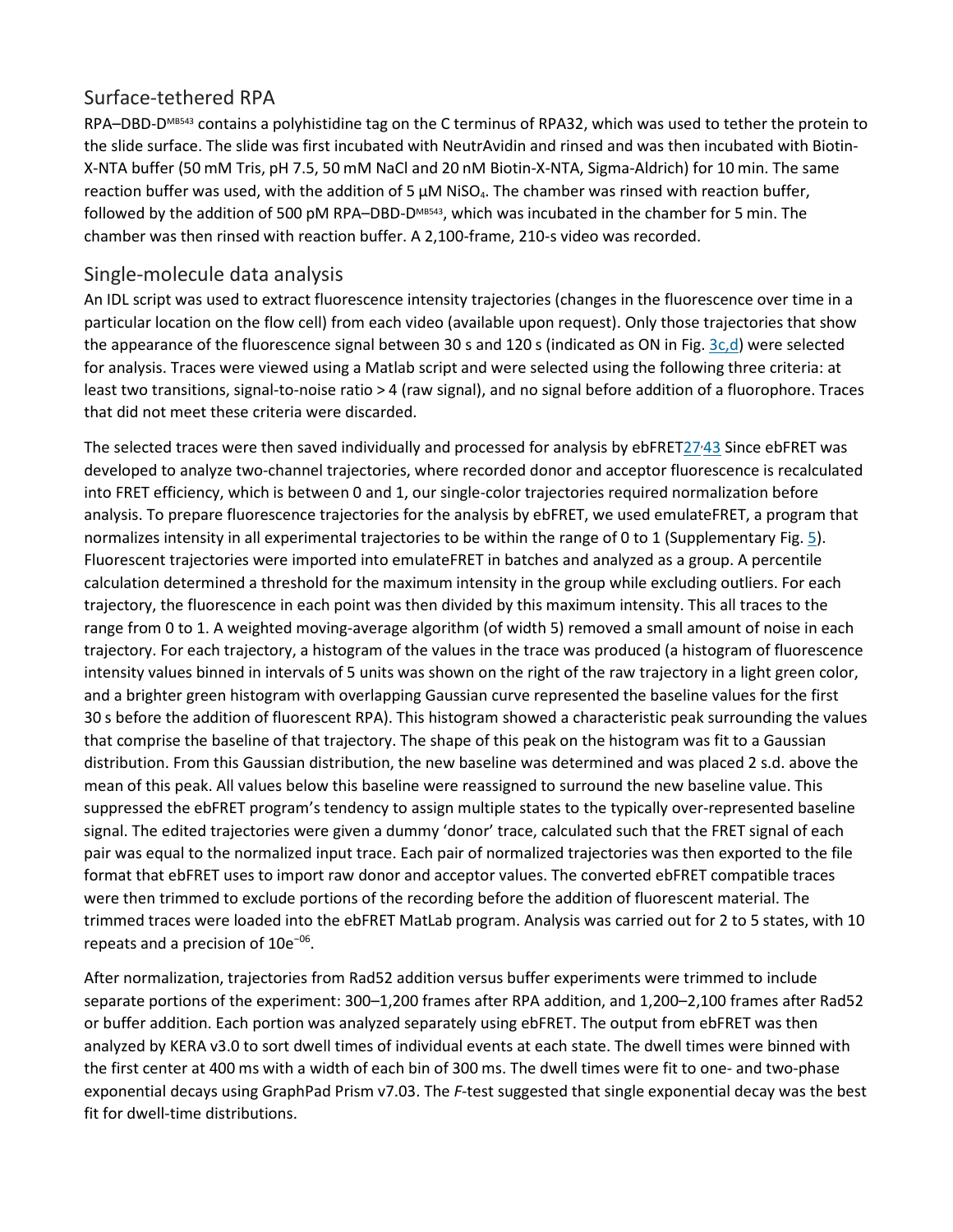Several modifications were introduced to analyze the data from the surface-tethered RPA. Trajectories were selected for analysis only when (1) there was no signal in the 'red' channel, (2) fluorescence terminated in a single-step photobleaching event at least 30 s before the end of the recording, and (3) the signal-to-noise ratio was >4. Selected trajectories were normalized using emulateFRET with the baseline selected as the portion occurring after photobleaching (final 30 s of the video). After normalization, the trajectories were trimmed at 10 s after photobleaching. Normalized trajectories were analyzed using ebFRET as previously described for the surface-tethered ssDNA.

*S. cerevisiae* Rad52 versus human RAD52 electrophoretic mobility-shift assay (EMSA) A Cy5-labeled 30-nt ssDNA substrate (TGC ATA TCA GAT GCC TCG CGT CCG TCG CCA /Cy5/) was used in the EMSA. Reactions were prepared in KPi buffer (30 mM Kpi (pH 7.4), 5 mM MgCl, 100 mM NaCl, 1 mM DTT and 0.01 mg ml–1 BSA). Increasing concentrations of *S. cerevisiae* Rad52 or human RAD52 (50 nM, 150 nM, 500 nM and 1,000 nM) were added to 10 nM ssDNA coated with *S. cerevisiae* RPA (100 nM). Controls with free ssDNA (10 nM ssDNA), RPA-coated DNA (100 nM RPA) and Rad52 on RPA-free DNA (1,000 nM Rad52) were also prepared. The samples were split in half, and one half was crosslinked with 0.01% glutaraldehyde. Samples were incubated at 37 °C for 5 min. Samples were loaded on to 1% agarose gel with 10×orange loading dye (TAE, 30% glycerol and 4 mg ml–1 Orange G). The agarose gel was then run at room temperature for 1 h at 50 V. A Bio-Rad ChemiDoc MP Imaging System was used to image the gel using a Cy5 protocol.

# Reporting Summary

Further information on research design is available in the [Nature Research Reporting Summary](https://www.nature.com/articles/s41594-018-0181-y#MOESM2) linked to this article.

# Data availability

The data supporting the conclusions of this study are presented in Supplementary Datasets 1–7. Source data for Figs.  $1-4$  $1-4$ , [6,](https://www.nature.com/articles/s41594-018-0181-y#Fig6) [7](https://www.nature.com/articles/s41594-018-0181-y#Fig7) and [9](https://www.nature.com/articles/s41594-018-0181-y#Fig9) are available online. Additional data, plasmids for protein expression and code for singlemolecule data analysis are available from the corresponding authors upon request.

# References

- 1. Chen, R. & Wold, M. S. Replication protein A: single-stranded DNA's first responder: dynamic DNAinteractions allow replication protein A to direct single-strand DNA intermediates into different pathways for synthesis or repair. *BioEssays* **36**, 1156–1161 (2014).
- 2. Wold, M. S. Replication protein A: a heterotrimeric, single-stranded DNA-binding protein required for eukaryotic DNA metabolism. *Annu. Rev. Biochem.* **66**, 61–92 (1997).
- 3. Fanning, E., Klimovich, V. & Nager, A. R. A dynamic model for replication protein A (RPA) function in DNA processing pathways. *Nucleic Acids Res.* **34**, 4126–4137 (2006).
- 4. Nguyen, B. et al. Diffusion of human replication protein A along single-stranded DNA. *J. Mol. Biol.* **426**, 3246– 3261 (2014).
- 5. Gibb, B. et al. Concentration-dependent exchange of replication protein A on single-stranded DNA revealed by single-molecule imaging. *PLoS ONE* **9**, e87922 (2014).
- 6. Chen, R., Subramanyam, S., Elcock, A. H., Spies, M. & Wold, M. S. Dynamic binding of replication protein a is required for DNA repair. *Nucleic Acids Res.* **44**, 5758–5772 (2016).
- 7. Arunkumar, A. I., Stauffer, M. E., Bochkareva, E., Bochkarev, A. & Chazin, W. J. Independent and coordinated functions of replication protein A tandem high affinity single-stranded DNA binding domains. *J. Biol. Chem.* **278**, 41077–41082 (2003).
- 8. Bochkareva, E., Korolev, S., Lees-Miller, S. P. & Bochkarev, A. Structure of the RPA trimerization core and its role in the multistep DNA-binding mechanism of RPA. *EMBO J.* **21**, 1855–1863 (2002).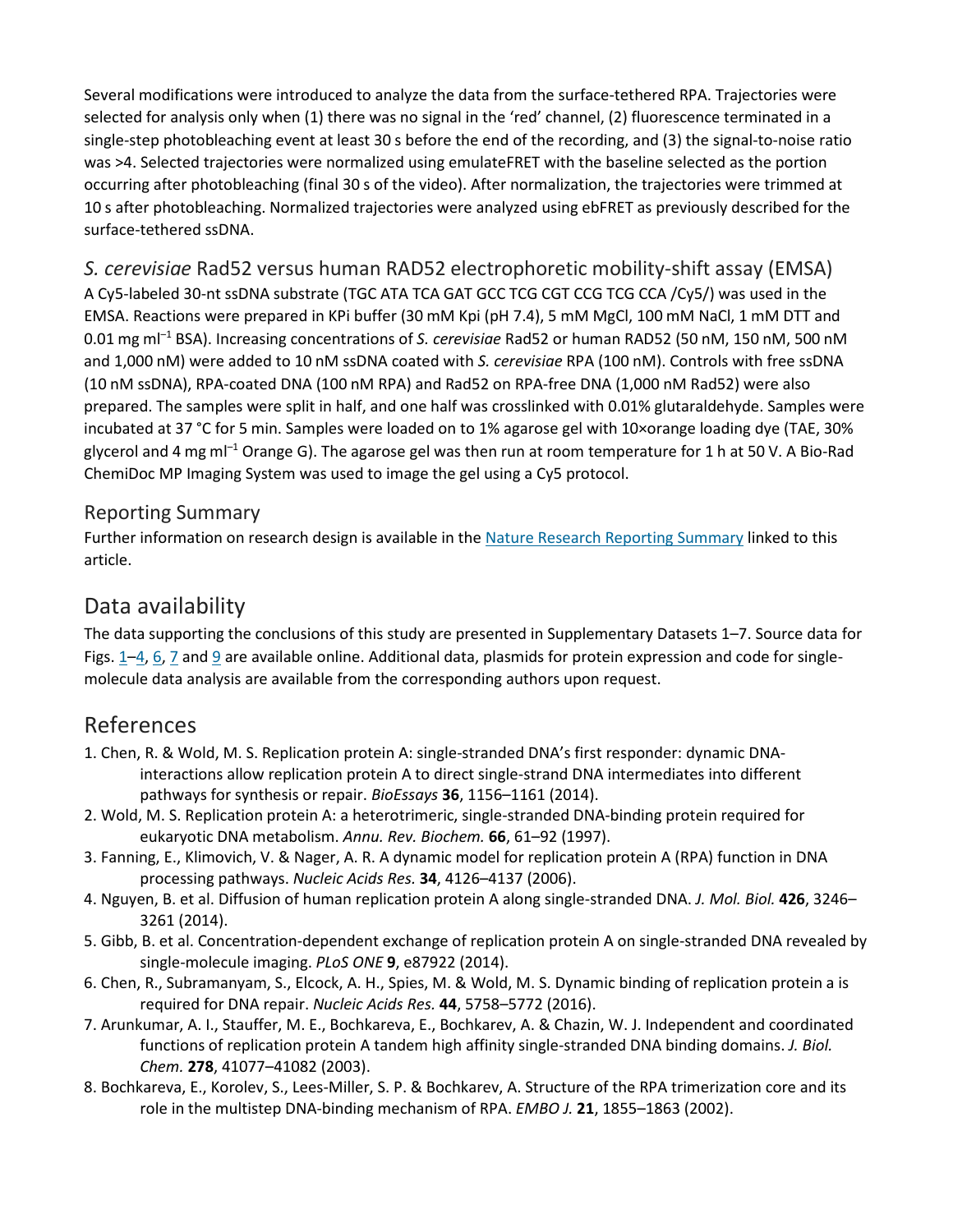- 9. Wyka, I. M., Dhar, K., Binz, S. K. & Wold, M. S. Replication protein A interactions with DNA: differential binding of the core domains and analysis of the DNA interaction surface. *Biochemistry* **42**, 12909–12918 (2003).
- 10. Bochkareva, E., Frappier, L., Edwards, A. M. & Bochkarev, A. The RPA32 subunit of human replication protein A contains a single-stranded DNA-binding domain. *J. Biol. Chem.* **273**, 3932–3936 (1998).
- 11. Bastin-Shanower, S. A. & Brill, S. J. Functional analysis of the four DNA binding domains of replication protein A. The role of RPA2 in ssDNA binding. *J. Biol. Chem.* **276**, 36446–36453 (2001).
- 12. Fan, J. & Pavletich, N. P. Structure and conformational change of a replication protein A heterotrimer bound to ssDNA. *Genes Dev.* **26**, 2337–2347 (2012).
- 13. Benson, F. E., Baumann, P. & West, S. C. Synergistic actions of Rad51 and Rad52 in recombination and DNA repair. *Nature* **391**, 401–404 (1998).
- 14. Shinohara, A. & Ogawa, T. Stimulation by Rad52 of yeast Rad51-mediated recombination. *Nature* **391**, 404– 407 (1998).
- 15. New, J. H., Sugiyama, T., Zaitseva, E. & Kowalczykowski, S. C. Rad52 protein stimulates DNA strand exchange by Rad51 and replication protein A. *Nature* **391**, 407–410 (1998).
- 16. Sung, P. Function of yeast Rad52 protein as a mediator between replication protein A and the Rad51 recombinase. *J. Biol. Chem.* **272**, 28194–28197 (1997).
- 17. Sugiyama, T. & Kowalczykowski, S. C. Rad52 protein associates with replication protein A (RPA)-singlestranded DNA to accelerate Rad51-mediated displacement of RPA and presynaptic complex formation. *J. Biol. Chem.* **277**, 31663–31672 (2002).
- 18. Gibb, B. et al. Protein dynamics during presynaptic-complex assembly on individual single-stranded DNA molecules. *Nat. Struct. Mol. Biol.* **21**, 893–900 (2014).
- 19. Pokhrel, N. et al. Monitoring replication protein a (RPA) dynamics in homologous recombination through site-specific incorporation of non-canonical amino acids. *Nucleic Acids Res.* **45**, 9413–9426 (2017).
- 20. Brosey, C. A. et al. Functional dynamics in replication protein A DNA binding and protein recruitment domains. *Structure* **23**, 1028–1038 (2015).
- 21. Brosey, C. A. et al. A new structural framework for integrating replication protein A into DNA processing machinery. *Nucleic Acids Res.* **41**, 2313–2327 (2013).
- 22. Kumaran, S., Kozlov, A. G. & Lohman, T. M. *Saccharomyces cerevisiae* replication protein A binds to singlestranded DNA in multiple salt-dependent modes. *Biochemistry* **45**, 11958–11973 (2006).
- 23. Kolpashchikov, D. M. et al. Polarity of human replication protein A binding to DNA. *Nucleic Acids Res.* **29**, 373–379 (2001).
- 24. Brosey, C. A. et al. NMR analysis of the architecture and functional remodeling of a modular multidomain protein, RPA. *J. Am. Chem. Soc.* **131**, 6346–6347 (2009).
- 25. Boehm, E. M., Subramanyam, S., Ghoneim, M., Washington, M. T. & Spies, M. Quantifying the assembly of multicomponent molecular machines by single-molecule total internal reflection fluorescence microscopy. *Methods Enzymol.* **581**, 105–145 (2016).
- 26. Ghoneim, M. & Spies, M. Direct correlation of DNA binding and single protein domain motion via dual illumination fluorescence microscopy. *Nano Lett.* **14**, 5920–5931 (2014).
- 27. Van de Meent, J.-W., Bronson, J. E., Wiggins, C. H. & Gonzalez, R. L. Jr. Empirical Bayes methods enable advanced population-level analyses of single-molecule FRET experiments. *Biophys. J.* **106**, 1327–1337 (2014).
- 28. Subramanyam, S., Kinz-Thompson, C. D., Gonzalez, R. L. Jr & Spies, M. Observation and analysis of rad51 nucleation dynamics at single-monomer resolution. *Methods Enzymol.* **600**, 201–232 (2018).
- 29. Lu, H. P. & Xie, X. S. Single-molecule spectral fluctuations at room temperature. *Nature* **385**, 143–146 (1997).
- 30. Brender, J. R. et al. Conformational dynamics of the isoalloxazine in substrate-free p-hydroxybenzoate hydroxylase: single-molecule studies. *J. Am. Chem. Soc.* **127**, 18171–18178 (2005).
- 31. Pretto, D. I. et al. Structural dynamics and single-stranded DNA binding activity of the three N-terminal domains of the large subunit of replication protein A from small angle X-ray scattering. *Biochemistry* **49**, 2880–2889 (2010).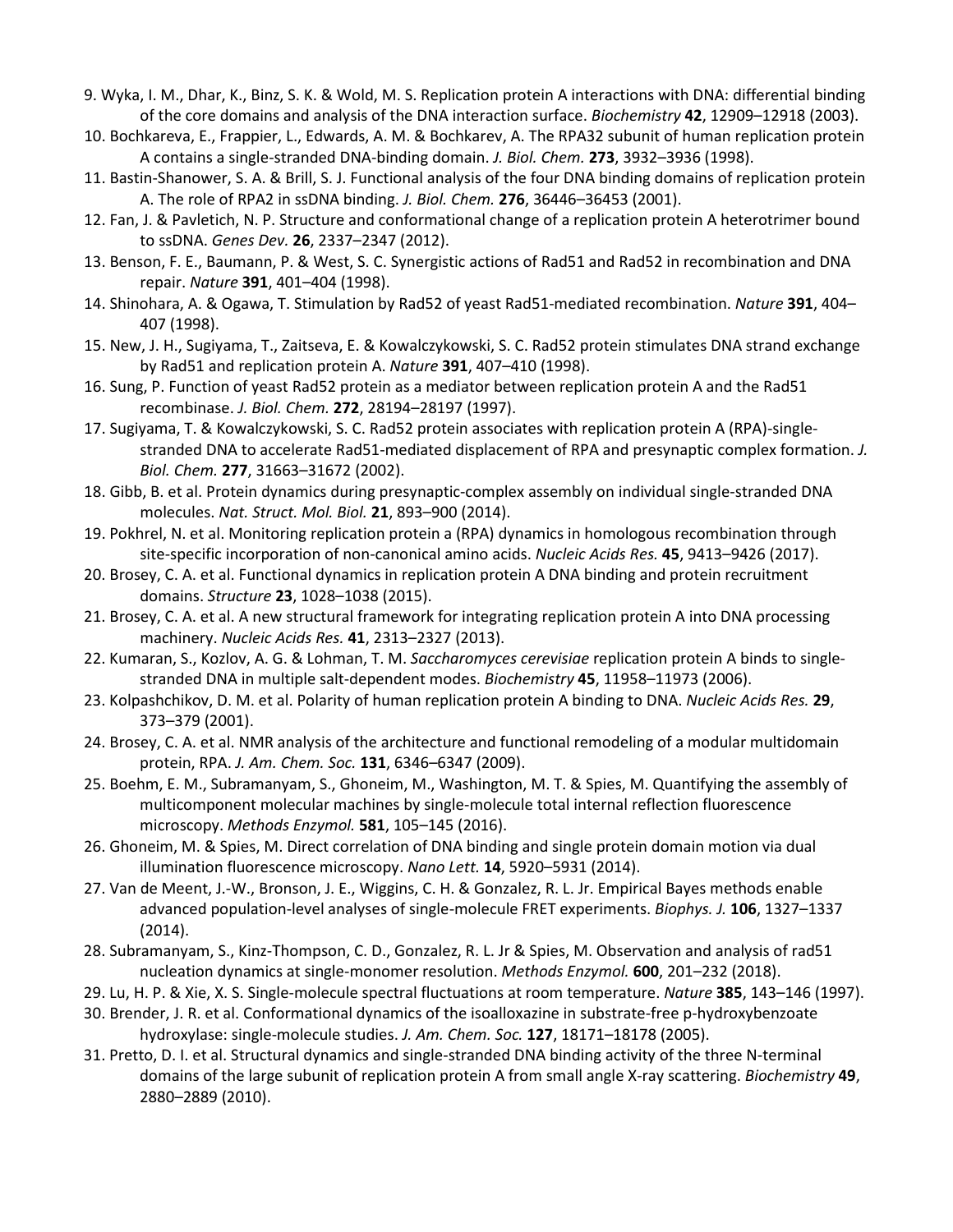- 32. Plate, I. et al. Interaction with RPA is necessary for Rad52 repair center formation and for its mediator activity. *J. Biol. Chem.* **283**, 29077–29085 (2008).
- 33. Seong, C. et al. Molecular anatomy of the recombination mediator function of *Saccharomyces cerevisiae* Rad52. *J. Biol. Chem.* **283**, 12166–12174 (2008).
- 34. Sugiyama, T., New, J. H. & Kowalczykowski, S. C. DNA annealing by RAD52 protein is stimulated by specific interaction with the complex of replication protein A and single-stranded DNA. *Proc. Natl Acad. Sci. USA* **95**, 6049–6054 (1998).
- 35. Hengel, S. R. et al. Small-molecule inhibitors identify the RAD52-ssDNA interaction as critical for recovery from replication stress and for survival of BRCA2 deficient cells. *eLife* **5**, e14740 (2016).
- 36. Sugiyama, T. & Kantake, N. Dynamic regulatory interactions of rad51, rad52, and replication protein-a in recombination intermediates. *J. Mol. Biol.* **390**, 45–55 (2009).
- 37. Qiu, Y. et al. Srs2 prevents Rad51 filament formation by repetitive motion on DNA. *Nat. Commun.* **4**, 2281 (2013).
- 38. Subramanyam, S., Ismail, M., Bhattacharya, I. & Spies, M. Tyrosine phosphorylation stimulates activity of human RAD51 recombinase through altered nucleoprotein filament dynamics. *Proc. Natl Acad. Sci. USA* **113**, E6045–E6054 (2016).
- 39. Candelli, A. et al. Visualization and quantification of nascent RAD51 filament formation at single-monomer resolution. *Proc. Natl Acad. Sci. USA* **111**, 15090–15095 (2014).
- 40. Chan, H., Wang, Y. & Feigon, J. Progress in human and tetrahymena telomerase structure determination. *Annu. Rev. Biophys.* **46**, 199–225 (2017).
- 41. Grimme, J. M. & Spies, M. FRET-based assays to monitor DNA binding and annealing by Rad52 recombination mediator protein. *Methods Mol. Biol.* **745**, 463–483 (2011).
- 42. Bain, F. E., Wu, C. G. & Spies, M. Single-molecule sorting of DNA helicases. *Methods* **108**, 14–23 (2016).
- 43. Kinz-Thompson, C. D., Bailey, N. A. & Gonzalez, R. L. Jr. Precisely and accurately inferring single-molecule rate constants. *Methods Enzymol.* **581**, 187–225 (2016).

# Acknowledgements

We acknowledge the members in our laboratories for their helpful discussions and suggestions. We thank T. Keppel at the Center for Biomedical Mass Spectrometry Research at the Medical College of Wisconsin for MS analysis. This work was supported by grants from the National Institutes of Health (grant no. 7R15GM110671 to E.A. and no. R01 GM108617 to M.S.). C.C.C. is supported by a NIH T32 Pharmacological Sciences training grant (no. NIH T32 GM067795). J.T., S.M.A.T. and M.S. acknowledge support from the University of Iowa Carver College of Medicine FUTURE in Biomedicine program. E.A. also acknowledges support from an SFF-RRG grant from Marquette University. S.M.A.T acknowledges the CHAS Faculty Research Activity grant support from the University of Northern Iowa. E.A. and E.I.C acknowledge salary support from a Department of Energy office of Basic Energy Sciences grant (no. DE-SC0017866).

# Author information

#### Author notes

These authors contributed equally: Nilisha Pokhrel, Colleen C. Caldwell.

# Affiliations

Department of Biological Sciences, Marquette University, Milwaukee, WI, USA

Nilisha Pokhrel, Elliot I. Corless, Emma A. Tillison & Edwin Antony

Department of Biochemistry, Carver College of Medicine, University of Iowa, Iowa City, IA, USA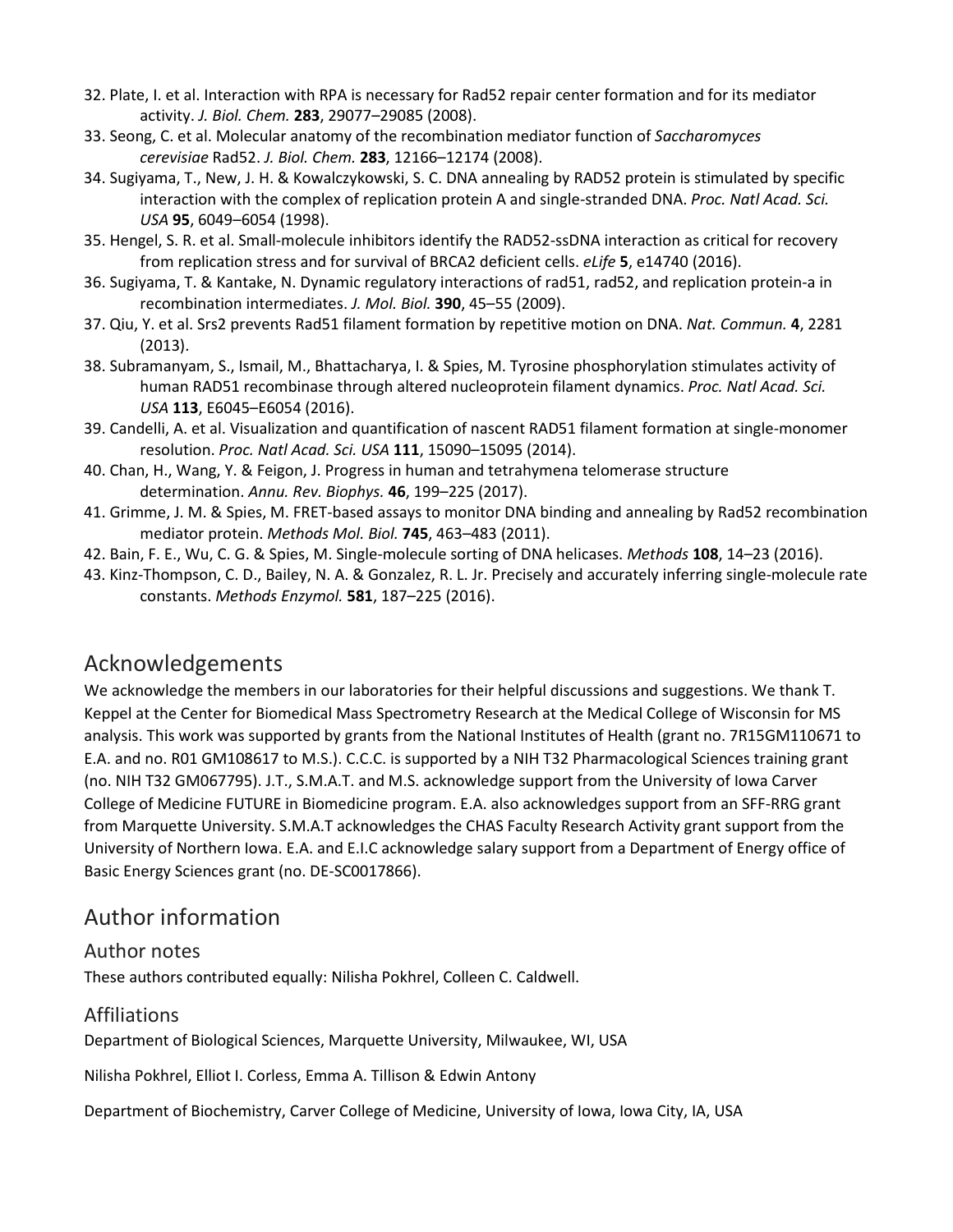Colleen C. Caldwell, Nina Jocic, Marc S. Wold & Maria Spies

Department of Physics, University of Northern Iowa, Cedar Falls, IA, USA

Joseph Tibbs, Nina Jocic & S. M. Ali Tabei

#### **Contributions**

N.P., C.C.C., E.I.C., N.J. and E.A.T. performed experiments. J.T. and S.M.A.T. developed the MatLab scripts for data analysis. E.A., M.S., M.S.W., N.P. and C.C.C. conceived and designed the experiments and wrote the manuscript.

Corresponding authors Correspondence to [Maria Spies](https://www.nature.com/articles/s41594-018-0181-y/email/correspondent/c1/new) or [Edwin Antony.](https://www.nature.com/articles/s41594-018-0181-y/email/correspondent/c2/new)

# Ethics declarations

Competing interests The authors declare no competing interests.

# Additional information

**Publisher's note:** Springer Nature remains neutral with regard to jurisdictional claims in published maps and institutional affiliations.

# Integrated supplementary information

#### **[Supplementary Figure 1 DNA binding properties of fluorescent RPA.](https://www.nature.com/articles/s41594-018-0181-y/figures/5)**

Stopped flow experiments were performed by mixing **(a)** RPA-wt, **(b)** RPA-DBD-AMB543or **(c)** RPA-DBD-DMB543 with increasing concentrations of ssDNA  $[(dT)_{35}]$ , and the change in intrinsic tryptophan fluorescence was recorded. **(d-f)** Data were fit as described in *methods* to obtain k<sub>off</sub> and k<sub>on</sub> values, and the apparent K<sub>D</sub> values were calculated. **(g)** Stoichiometric binding of unlabeled or labeled versions of RPA to <sup>32</sup>P-labeled [(dT)<sub>30</sub>] oligonucleotide (50 nM) is observed in EMSA experiments. **(h)** Occluded site-size measurements were performed by adding increasing concentrations of poly(dT) ssDNA to RPA (0.2 μM) and monitoring the change in tryptophan fluorescence. All versions of RPA occlude ~20 ± 2 nt/RPA in our reaction conditions (30 mM Hepes, pH 7.8, 100 mM KCl, 5 mM MgCl<sub>2</sub>, 1 mM β-mercaptoethanol and 6 % v/v glycerol). These experiments show that the DNA binding properties of the labeled RPA are similar to the unlabeled wild type RPA complex.

**[Supplementary Figure 2 Spectral properties of fluorescent RPA and changes in MB543 fluorescence reflect](https://www.nature.com/articles/s41594-018-0181-y/figures/6)  [conformational changes associated with electrostatic interactions.](https://www.nature.com/articles/s41594-018-0181-y/figures/6)**

**(a)** Structure of DBCO-MB543 used to fluorescently label RPA in this study. **(b)**Excitation and emission spectra of RPA-DBD-AMB543 in solution. **(c)** Percent change in fluorescence enhancement was measured for RPA-DBD-AMB543 in the absence or presence of ssDNA or **(d)** dsDNA. The change in fluorescence is specific for ssDNA interactions with RPA. **(e)** No change in fluorescence is observed for RPA-DBD-A<sup>Cy5</sup>upon binding to ssDNA. Similar analysis for RPA-DBD-DMB543 were recently published (*Nucleic Acids Res*. **45**, 9413–9426, 2017). **(f)** The change in MB543 fluorescence was measured as a function of increasing concentrations of dimethyl formamide (DMF) or **(h)** ethanol, and **(g & i)** the respective change in fluorescence was plotted. The solvent dependent changes in emission spectra are suggestive of electrostatic changes around the fluorophore (*J. Photochem*. **3**, 55–69, 1974–1975).

**[Supplementary Figure 3 FRET experiments capture the polarity of RPA binding on ssDNA.](https://www.nature.com/articles/s41594-018-0181-y/figures/7)**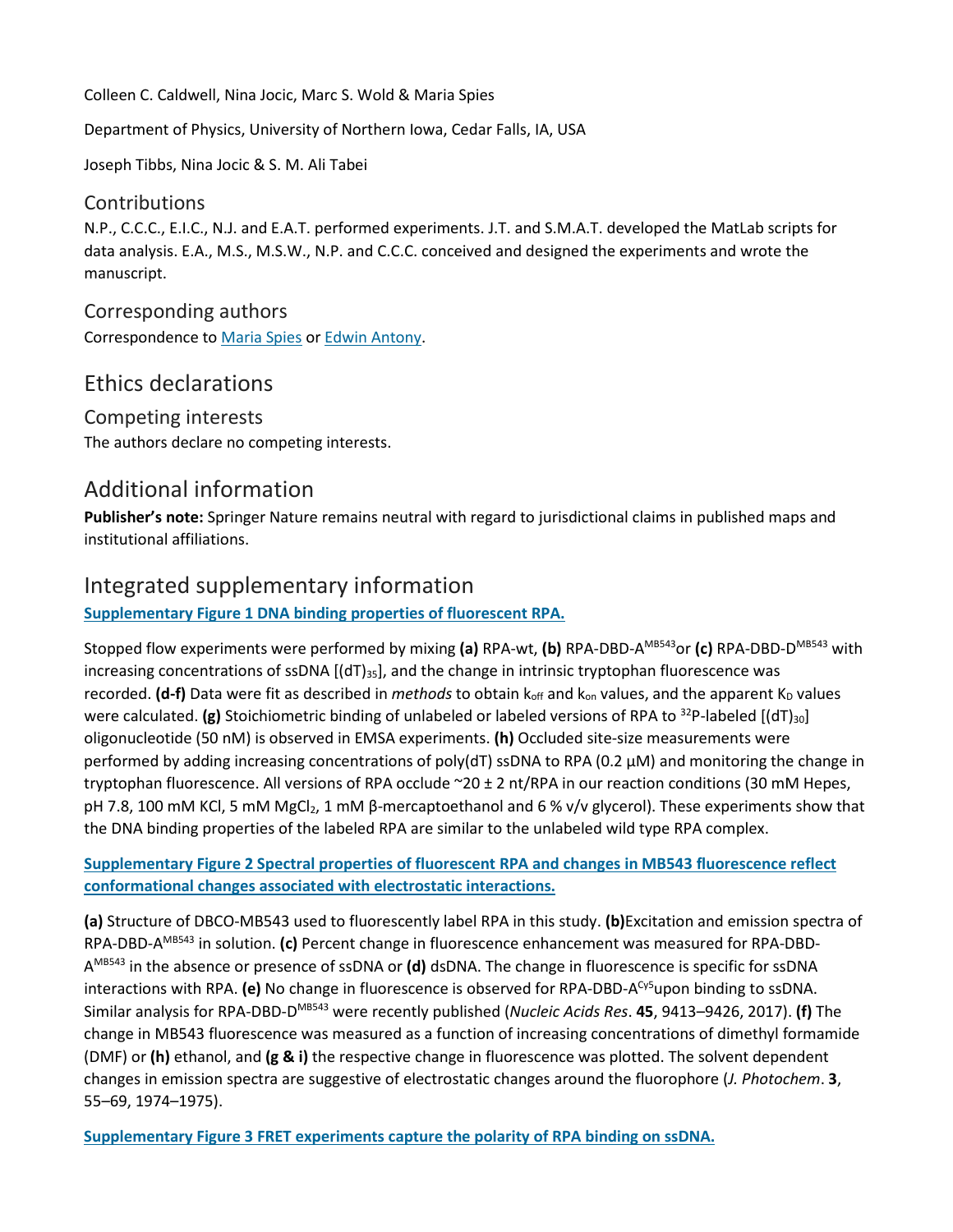**(a)** & **(c)** Models of the expected FRET states and the polarity of the Cy5-DBD with respect to the Cy3-DNA. Boxes are color coded to match the traces in the data. Stopped flow experiments were performed by rapidly mixing either RPA-DBD-ACy5 or RPA-DBD-DCy5 with ssDNA labeled at the (**b)** 5′ end or (**d)** 3′ end with Cy3. Cy3 was excited and change in Cy5 emission was measured. The proximity of the Cy3 and Cy5 fluorophores dictate the observed FRET efficiency and results in the enhancement of Cy5 emission. Since RPA binds to ssDNA with a 5′ $\rightarrow$ 3′ polarity, when RPA-DBD-A<sup>Cy5</sup>resides close to the 5′Cy3 on DNA, a high FRET state is observed. Similarly, when RPA-DBD-D<sup>Cy5</sup> binds close to the 3'Cy3, a high FRET signal is captured.  $k_{obs}$  values for change in FRET were obtained by fitting the data to a single exponential plus linear equation. Black traces are DNA only (no RPA). Pink and Green traces are experiments with RPA-DBD-A<sup>Cy5</sup> and RPA-DBD-D<sup>Cy5</sup>, respectively. The measured rates match well to the rates observed for RPA labeled with MB543 (Fig. 1e, f) suggesting that the ssDNA dependent changes in RPA-MB543 intensity reflect specific DBD-ssDNA interactions.

#### **[Supplementary Figure 4 The RPA fragment comprised of FAB domains displays rapid and monophasic binding](https://www.nature.com/articles/s41594-018-0181-y/figures/8)**  to ssDNA and single-molecule analysis of RPA-FAB-A<sup>MB543</sup>-ssDNA interaction reveal the presence of two distinct fluorescence states and more rapid dissociation than trimeric RPA-DBD-A<sup>MB543</sup>.

The FAB region of RPA (DBDs F, A and B) was purified and labeled with MB543 at DBD-A (RPA-FAB-A<sup>MB543</sup>), and **(a)** produces a robust change in fluorescence upon binding to ssDNA. **(b)** Stopped flow analysis shows rapid binding of RPA-FAB-A  $^{MB543}$  (100 nM) to 100 nM of ssDNA of increasing lengths (dT)<sub>n</sub>. A minimum of 15 nt is required to observe binding. **(c)** RPA-FAB-Af binding dynamics on ssDNA were measured by monitoring the change in fluorescence upon binding to increasing concentrations of  $[(dT)_{30}]$  ssDNA. **(d)** Measurement of DNA binding kinetics reveal k<sub>on</sub> (1.1±0.1 × 10<sup>8</sup> M<sup>-1</sup>s<sup>-1</sup>). The RPA-FAB-A<sup>MB543</sup> binding data were fit to a single exponential plus linear equation to obtain k<sub>obs,1</sub>. (e) Experimental scheme for visualization of the binding and conformational dynamics of FAB. Binding of the fluorescently-labeled FAB (1.0, 0.75, 0.50 µM) to ssDNA (blue line) tethered to the surface of TIRFM flow cell (grey line) brings the MB543 fluorophore within the evanescent field and its excitation. NA – neutravidin, b – biotin. **(f)**Representative fluorescence trajectories depicting binding (appearance and disappearance of the signal) and conformational dynamics (change in fluorescence without FAB dissociation) of the individual RPA-FAB-A<sup>MB543</sup> molecules labeled within the DBD-A. Purple lines represent normalized fluorescence. Black lines represent the results of ebFRET fitting of the experimental data to the three-state model (where state 1 is the off state, while states 2 and 3 are the two bound states with different fluorescent intensities). The levels for the respective states are indicated by dashed lines. The top trajectory is representative of the most commonly observed type with short binding events and rare transitions between fluorescence states. At each RPA-FAB-A<sup>MB543</sup> concentration, we also observed several trajectories displaying long binding events as the bottom trajectory here. **(g)** The dissociation rate constant, k<sub>off</sub>was determined from the decay rate of the on state dwell time (when trajectories were fitted with the two state model). The average at the three concentrations is shown with standard deviation. **(h)** The association rate, Von was determined as the number of binding events observed in each experiment divided by the product of the observation time and the number of trajectories observed at 1 nM RPA-FAB-A<sup>MB543</sup>. The association rate constant,  $k_{on}$  was determined by calculating the slope of the  $V_{on}$  dependence on RPA-FAB-A<sup>MB543</sup> concentration. The equilibrium dissociation rate constant,  $K_d$  is the ratio of the two rate constants. All calculations accounted for the RPA-FAB-AMB543 labeling efficiency. [Source Data](https://www.nature.com/articles/s41594-018-0181-y#MOESM6)

#### **[Supplementary Figure 5 Normalization of fluorescence trajectories.](https://www.nature.com/articles/s41594-018-0181-y/figures/9)**

Representative fluorescence trajectory before **(a)** and after **(b)** normalization using the emulateFRET program as described in the Methods section. Briefly, to normalize each trajectory we first computed the maximum nonoutlying value in this trajectory, which is the 98th percentile value among the values within the trajectory. Each fluorescence value in the trajectory is divided by the maximum non-outlying value; it is further multiplied by a factor of .85 to ensure that the entire trace fits well within the 0–1 range. This resulting trajectory is smoothed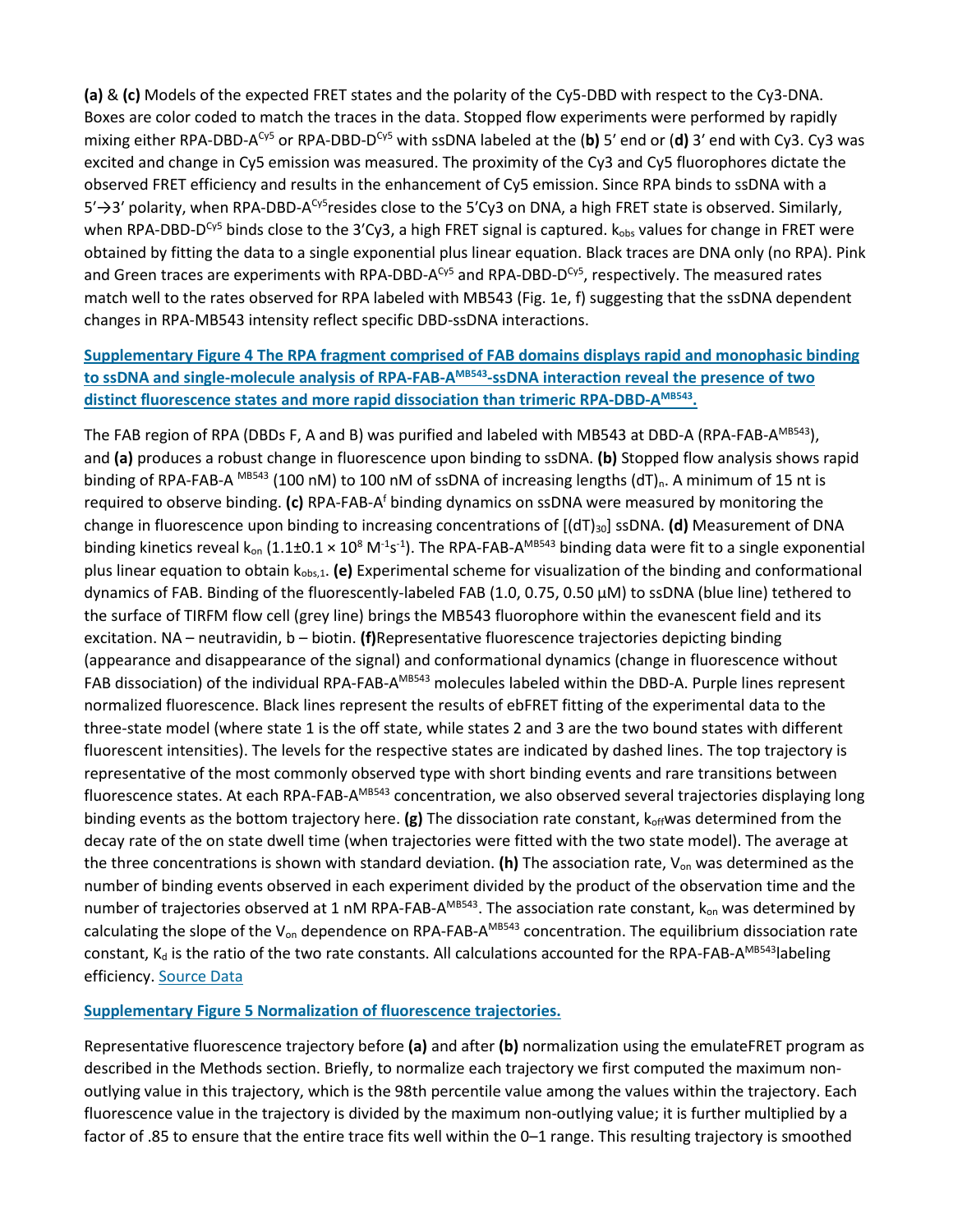with a five-point moving average. Any values in the trace which are still above 1 (these are not expected to occur with any significant frequency) are normalized down to equal 1 (though if this occurs, a small amount of noise is added to these few points, to avoid the trajectory equaling exactly 1 at any point). The second step in normalization determines the location of the new baseline. A histogram of the values from all trajectories collected during the first 30 seconds of the experiment is constructed. This histogram should have a peak at the value at which the baselines center, with a deviation corresponding to the variation in that baseline. The point which is two standard deviations above the mean of this peak is considered the new baseline for the traces. All values in the trace below this value are cut off, and set equal to this new baseline. To avoid the baseline remaining precisely flat (causing over-fitting in ebFRET), a small amount of noise (magnitude .005, at the most) is added throughout the traces. This new set of trajectories is then saved in a format, which ebFRET can read.

Supplementary Figure 6 In the absence of ssDNA, RPA-DBD-D<sup>MB543</sup>does not display transitions between **[fluorescence states; single-molecule analysis of yeast RPA dynamics at several different laser powers shows](https://www.nature.com/articles/s41594-018-0181-y/figures/10)  [no trend in number of states, visitation of states, or off-rates at each state, thus ruling out a photophysical](https://www.nature.com/articles/s41594-018-0181-y/figures/10)  [cause of fluorescence intensity changes.](https://www.nature.com/articles/s41594-018-0181-y/figures/10)**

To determine whether the four fluorescence states we observed for the ssDNA-bound RPA-DBD-D<sup>MB543</sup> are the result of the protein-DNA interaction we tethered RPA-DBD-D<sup>MB543</sup> to the surface and observed its fluorescence. (a) Experimental scheme for visualization of RPA-DBD-D<sup>MB543</sup> tethered to the surface of the slide chamber via a 6X polyhistidine tag at the C-terminus of RPA32 bound by Biotin-X-NTA (Sigma Cat#51410). b-biotin, Nneutravidin. scRPA tethered to the surface via this immobilization scheme does not bind ssDNA. We believe this is caused by steric constraints of the protein attachment. (**b**) Representative fluorescence trajectories depicting the fluorescence of tethered RPA-DBD-D<sup>MB543</sup>. The following rules were followed to ensure that we are analyzing trajectories originating from the single surface-tethered RPA-DBD-D<sup>MB543</sup> molecules: selected trajectories (1) showed fluorescence only in the "green" channel and no fluorescence in the "red" channel, (2) terminated in a single-step photobleaching event prior to the last 30 seconds of the movie, and (3) had a signal-to-noise ratio >4. Selected trajectories were normalized similarly to those of the surface-tethered ssDNA except the region of the trajectory after the photobleaching event was used to establish the baseline. Normalized trajectories were fitted with ebFRET to reveal the presence of only two states, fluorescent and the baseline. Photobleaching events in each trajectory are indicated by black arrows while transitions to the dark state are represented by red arrows. The total fluorescent time (7850 frames) was totaled from the trajectories (24) as was the time in the dark state that was not photobleaching (67 frames). 0.85% of time before photobleaching was occupied by dark state fluorescence. Dark state transitions were seen in 5/24 trajectories. These relatively rare dark state transitions can be attributed to blinking. This blinking likely occurs with similarly low frequency in experiments where RPA is bound to ssDNA. (**c**) In order to verify that the four fluorescent states observed in our experiments were not a result of photophysical effects of the MB543 fluorophore, experiments were carried out at various laser powers. Published work from many groups including ours provides an avenue to distinguish the photophysical source of the fluorescence changes from the actual conformational changes resulting in the change in the dye's environment  $8-10$ . This is especially important for the low intensity states that can be confused with the dye blinking, such as our state 1. The life times of the photophysical states of the dye should depend on the excitation laser power, while the true conformational states should be independent of it. Blinking frequency is also expected to change with the changing in the power of excitation laser. Experiments were carried out as described in Figure 3b with RPA-DBD-D<sup>MB543</sup> in triplicate at three different laser powers (27, 36, and 45mW). Data for each independent experiment is plotted separately. Comparison of the fractional visitation to each state available to RPA-DBD-DMB543 with laser power set to 27 mW (blue), 36 mW (grey), and 45 mW (black). (**d**) Comparison of the stability of each state available to RPA-DBD-DMB543 at 27 mW (blue), 36 mW (grey), and 45 mW (black). The data on Y axis are the lifetimes calculated from the respective dwell time distributions. Data for each independent experiment is plotted separately. The life times and visitation frequencies for all states were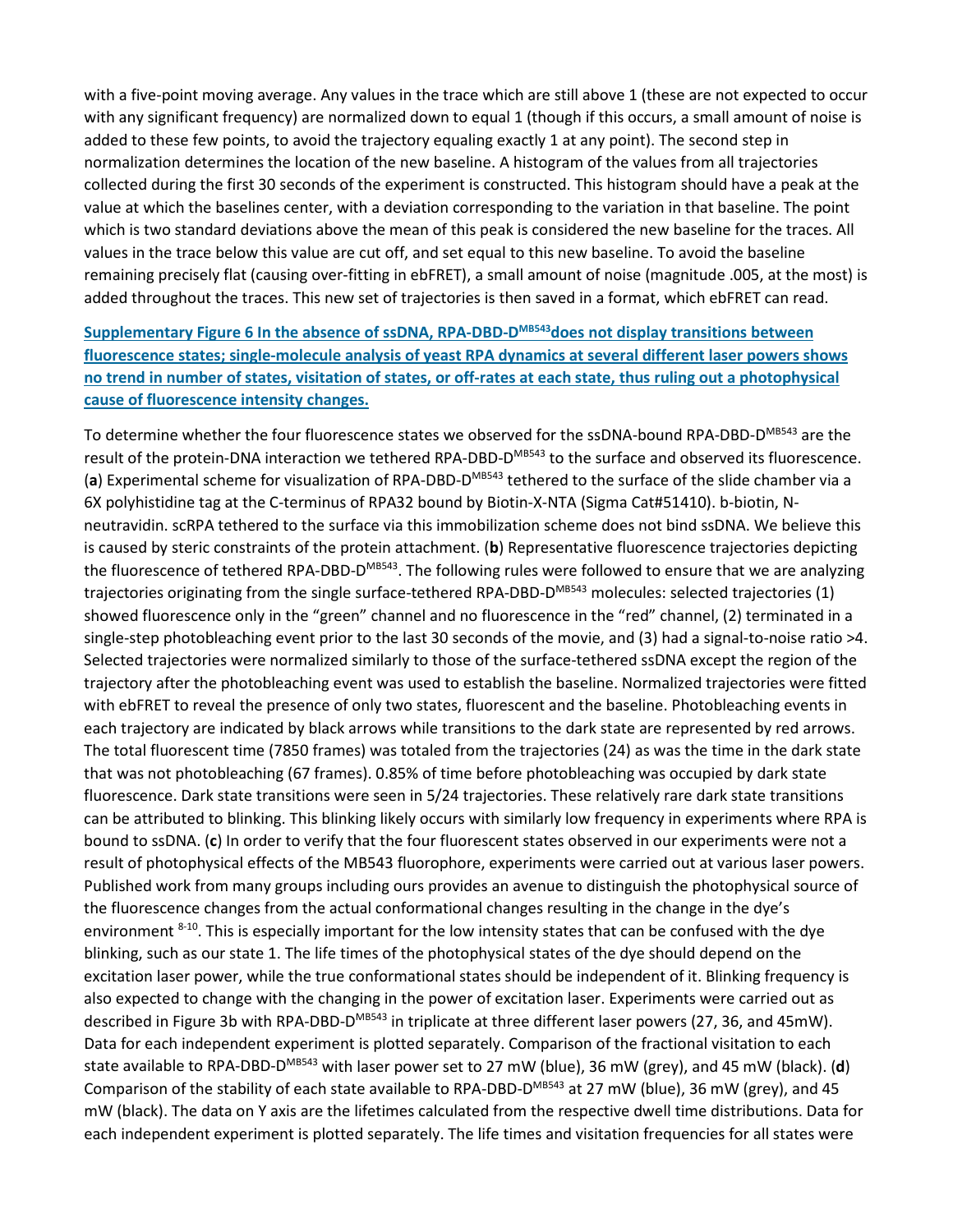within an experimental error from one laser power to another suggesting that these states are not photophysical. [Source Data](https://www.nature.com/articles/s41594-018-0181-y#MOESM7)

#### **[Supplementary Figure 7 Scavenger ssDNA in the buffer-wash step confirms that RPA-DBD-DMB543](https://www.nature.com/articles/s41594-018-0181-y/figures/11) remains [bound to ssDNA in observed dark-state events.](https://www.nature.com/articles/s41594-018-0181-y/figures/11)**

In order to verify that the dark fluorescent state that is observed when excess RPA is washed away reflects a dimmer state of RPA-DBD-D<sup>MB543</sup> still associated with DNA, we challenged the reaction with excess ssDNA. The free DNA in the reaction chamber is used as a scavenger, which would bind any RPA that dissociated, preventing reassociation, but should not strip the bound RPA from surface-tethered ssDNA5 . **(a)**Experimental scheme for visualization of the effect of excess ssDNA on the RPA-DBD-D<sup>MB543</sup> dynamics and association with DNA. Binding of the RPA-DBD-D<sup>MB543</sup> (100pM) to the surface-tethered ssDNA (blue line) brings the MB543 fluorophore within the evanescent field and its excitation. 1nM ssDNA (42nt) was added at 90s when excess RPA was washed away. NA – neutravidin, b – biotin. **(b)** Representative fluorescence trajectories depicting the conformational dynamics of the individual RPA-DBD-DMB543 molecules. After replacement of RPA in the reaction chamber with 1nM ssDNA, the same four conformational states are observed in the RPA-DBD-D $^{MBS43}$  trajectories. As seen in experiments where excess RPA was washed away with reaction buffer, reappearance of higher fluorescence states are observed after visitation of the dark state (state 1) in the presence of excess ssDNA. RPA that dissociated would have been bound by the excess free DNA, thus indicating that the reappearance of higher fluorescence states (2,3,4) is due to RPA remaining bound while in the dark state (1) **(c)**Comparison of the stability of each state available to RPA-DBD-D<sup>MB543</sup> when excess RPA is washed away with reaction buffer (grey) or reaction buffer containing 1nM ssDNA (blue). The data on Y axis are the lifetimes calculated from the respective dwell time distributions. Data for each independent experiment is plotted separately. **(d)**Comparison of the fractional visitation to each state available RPA-DBD-D<sup>MB543</sup> when excess RPA is washed away with reaction buffer (grey) or reaction buffer containing 1nM ssDNA (blue). [Source Data](https://www.nature.com/articles/s41594-018-0181-y#MOESM8)

#### **[Supplementary Figure 8 RPA-FAB is exchanged more readily on ssDNA compared to the full-length RPA.](https://www.nature.com/articles/s41594-018-0181-y/figures/12)**

**(a-c)** Preformed RPA-FAB-A<sup>MB543</sup>:(dT)<sub>25</sub> complexes were challenged with increasing concentrations of unlabeled RPA-wt and the rate of exchange was measured by monitoring the decrease in fluorescence intensity. RPA-FAB-A<sup>MB543</sup> was cleared at an apparent rate of (1.3±0.3x10<sup>8</sup> M<sup>-1</sup>s<sup>-1</sup>). In comparison, **(d-h)** the rates of exchange of RPA-DBD-A<sup>MB543</sup> or RPA-DBD-D<sup>MB543</sup> by RPA-wt was two orders of magnitude slower.

#### **[Supplementary Figure 9 The importance of the physical interactions between RPA and Rad52 as well as Rad52](https://www.nature.com/articles/s41594-018-0181-y/figures/13)  [and ssDNA for the modulation of RPA domain dynamics.](https://www.nature.com/articles/s41594-018-0181-y/figures/13)**

The activities of the RAD52 on the RPA-coated ssDNA depend on the species-specific interaction between the two proteins <sup>11</sup>. To determine whether the physical interaction between Rad52 and RPA plays a role in the Rad52-mediated change in the RPA conformational dynamics, we carried out the single-molecule analysis of the yeast RPA dynamics in the presence of human RAD52**. (a)** Experimental scheme for visualization of the effect of hRAD52 on RPA-DBD-D dynamics. Binding of the fluorescently-labeled RPA (100pM) to the ssDNA (blue line) brings the MB543 fluorophore within the evanescent field and its excitation. NA – neutravidin, b – biotin. **(b)** Human RAD52 protein shares the conserved N-terminal domain with the yeast protein. This domain is responsible for the formation of the oligomeric ring and for the interaction with DNA. Their C-terminal, proteinprotein interaction domains are highly different resulting in the absence of cross-species interactions with RPA. **(c)** Representative fluorescence trajectories depicting the conformational dynamics of the individual RPA molecules labeled within RPA-DBD-D. After replacement of RPA in the reaction chamber with 700pM hRAD52, the same four conformational states are observed in RPA-DBD-D<sup>MB543</sup>trajectories suggesting that human RAD52 does not affect the yeast RPA conformational dynamics. Therefore, we conclude that the Rad52-RPA physical